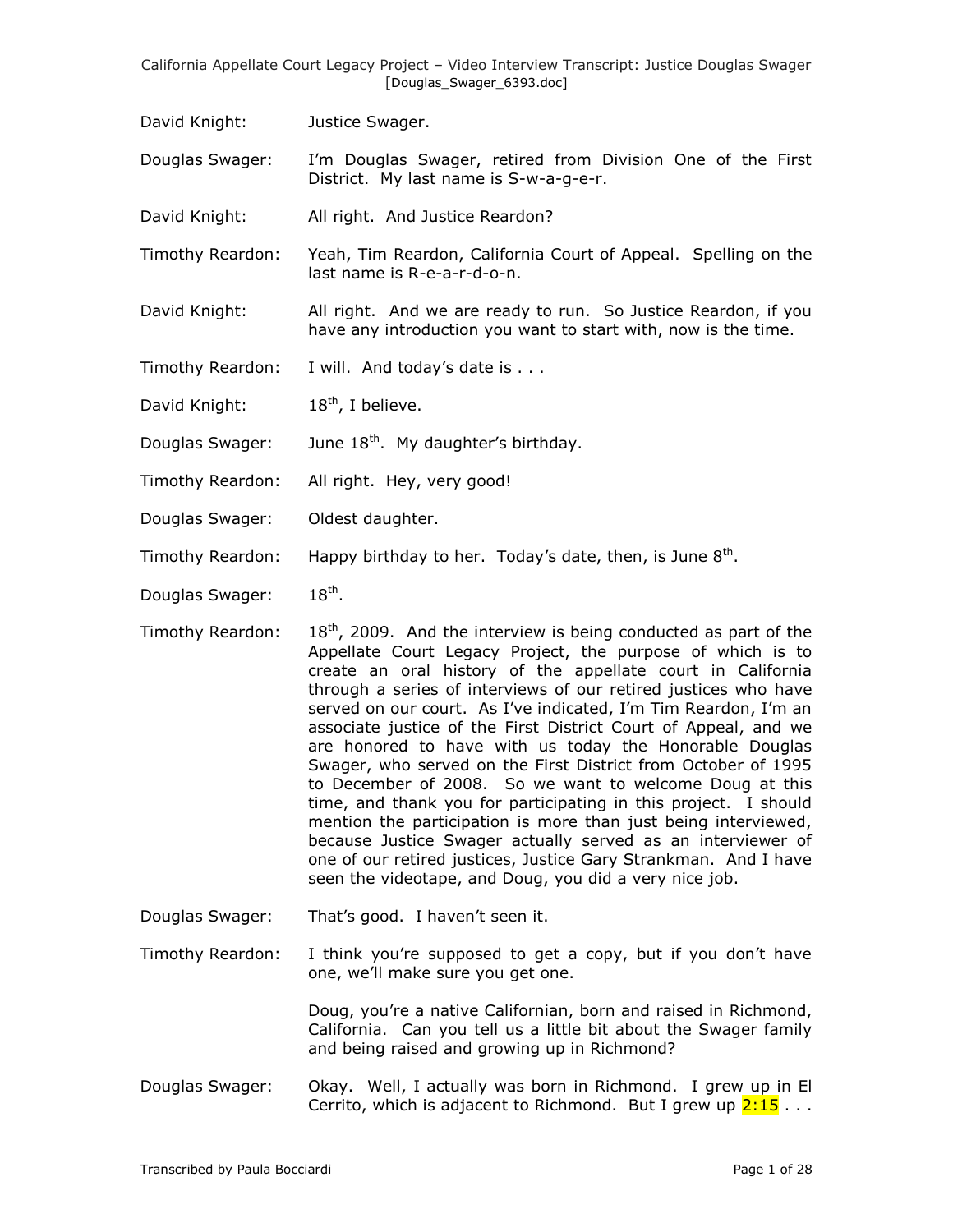. I have a sister who"s nine years older than I am. And I . . . . My father was . . . worked in the vending machine business, for a company called . . . it turned into Servomation Corporation. He was originally from Ohio. Or "Ohia," as they say back in Ohio. And my mother was born in Italy, came over here after World War I, and by a fortuitous set of circumstances the two of them met out here in California after my dad went up through Canada and whatnot trying to find work during the Depression. And all of my family out here was on my mother"s side of the family. And we had aunts and uncles and cousins. They were around us all the time. But it was kind of a traditional Italian upbringing when I was growing up. Every Sunday when my grandparents were alive, the whole family got together at their house for a huge Sunday eating binge down there. And I was kind of . . . . I grew up in that type of situation.

And . . . . But it was very different time back in the 1950s when I was growing up. I know Richmond has a very bad reputation currently, but when I grew up it was a very nice town. That's where everybody went and did all their shopping. The AC Transit trains – I"m dating myself now – still ran. They had all the trolleys up and down Macdonald Avenue, all along Key Route. And we would take that to get to various places.

But when I was growing up, it was . . . most of the mothers did not work out of the home. And not only did you have to behave in your own family, but if you misbehaved somewhere else, Mrs. Bradfield or Mrs. Smith was going to tell your mom! So you always had to be on pretty good behavior.

I went to school locally there, and then . . . .

- Timothy Reardon: El Cerrito High School, or . . . ?
- Douglas Swager: No, I actually . . . . That"s when Richmond kind of came back into it again, because I went to Portola Junior High School in El Cerrito. And when we were in . . . . And it was a 7 through 9 grade high school. But then in . . . . They made the decision in,  $\overline{I}$  guess, the end of our  $7<sup>th</sup>$  grade year there. They were realigning some of the high schools. And so they decided that all the students who lived in El Cerrito north of Cutting Boulevard – we were kind of called "the hill people" – we were going to be a freshman class of about 92 at Harry Ells down in downtown Richmond, which somewhat came as a shock to all of us. So the 90-plus of us started our freshman year  $-$  our 9<sup>th</sup> grade year – down at Harry Ells High School down in Richmond. And that's . . . . I went there for four years.

Douglas Swager: And looking back on it, it was a great experience.

Timothy Reardon: Did you *[inaudible]* graduated and went on to the University of California at Berkeley. 5:46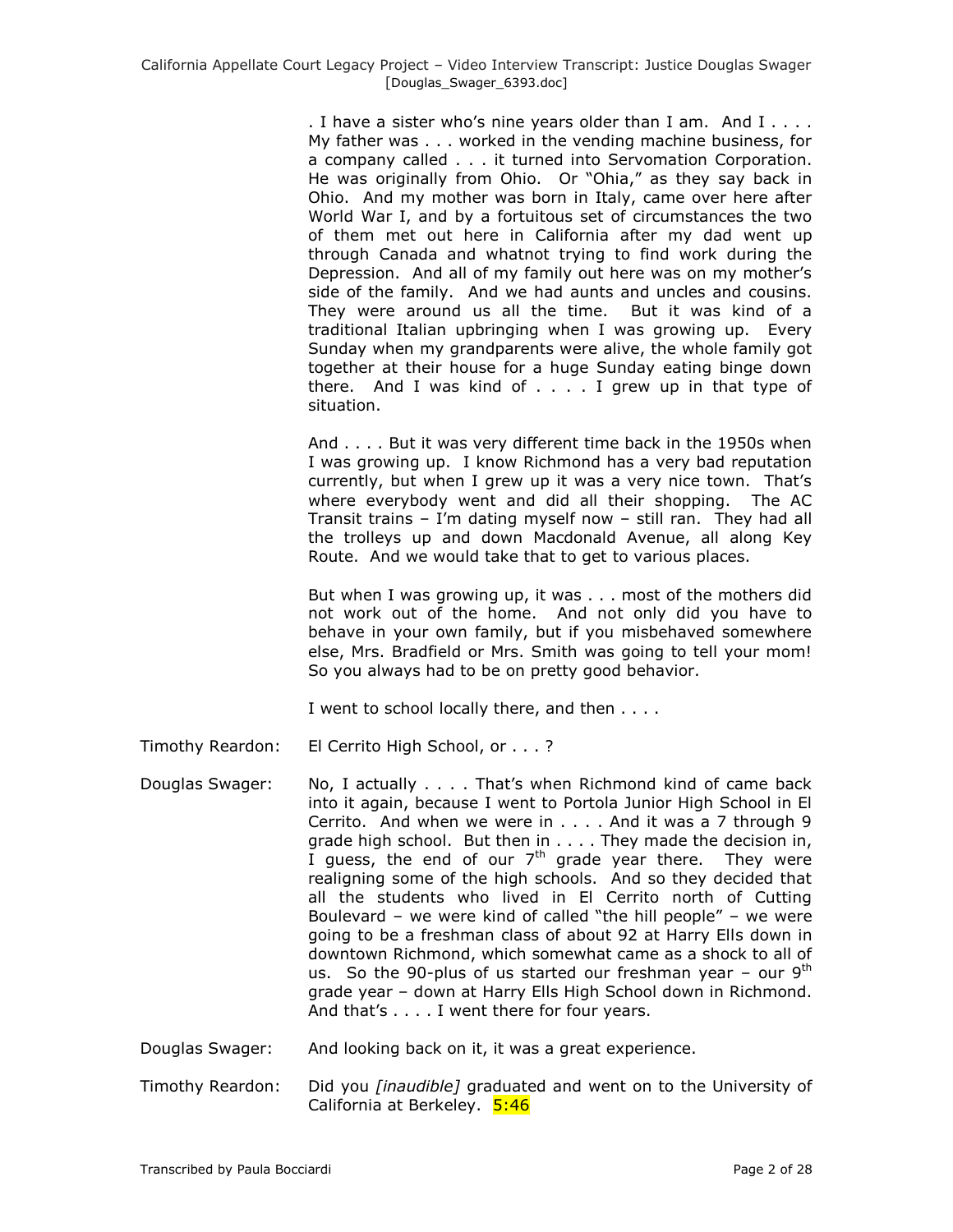Douglas Swager: Yes, yeah.

Timothy Reardon: And you majored, according to my notes, in Business Administration, graduated from UC Berkeley, and then went on to Hastings College of the Law.

Douglas Swager: Right.

Timothy Reardon: Was there are any factor or influence in why you chose a career in the law . . . pursued a career in the law?

Douglas Swager: Well, I think there are a number of things. But when I started Berkeley my freshman year, I wasn't sure what I wanted to do. And they had career counseling, where they give you aptitude tests and whatnot, so I availed myself of that service. And the number one thing they said I had an aptitude for was farming. Well, I did not particularly want to be a farmer, 'cause my grandfather on my father"s side was a farmer, and it was a pretty tough way to earn a living doing that. And then I think about third or fourth was law. And my brother-in-law was a lawyer. And . . . . But he did – and he still practices – but he does probate and estate work. And that kind of had a little appeal to me. But then I decided that I really wanted to . . . I think business was a good thing to do, so I applied to the School of Business Administration there in my . . . end of my freshman year at Berkeley, "cause you have to take all these classes in order to get admitted in upper division into the Haas School of Business. It wasn"t called the Haas School of Business then. And . . . . "Cause I kind of liked business, and my dad was . . . kind of moved up through the ranks and was the vice-president of this company and I kind of liked that. And I thought, hey, business was sort of the way to go. But then I started thinking it would be good to tie a law degree in with business.

Timothy Reardon: Makes sense.

Douglas Swager: And so I thought about getting . . . my plan was to get my MBA and then go to law school, "cause it was only going to take me a year to get my MBA because I was a Bus. Ed. major. And then a lot of things were going on in the world at that time. And in one of the classes I took at Berkeley, there was some philosopher – and I cannot remember his name, it was an ancient Greek philosopher – who said, "Let he, who can be his own, not belong to another" and something like that. And law, I think, to me at least, provided me that opportunity – that I could be in practice by myself. I would not be part of the big corporation. And I would have some more control over my life. So I decided law school was the place to go. And so I went to Hastings for three years.

Timothy Reardon: Right. What year did you start Hastings? 8:44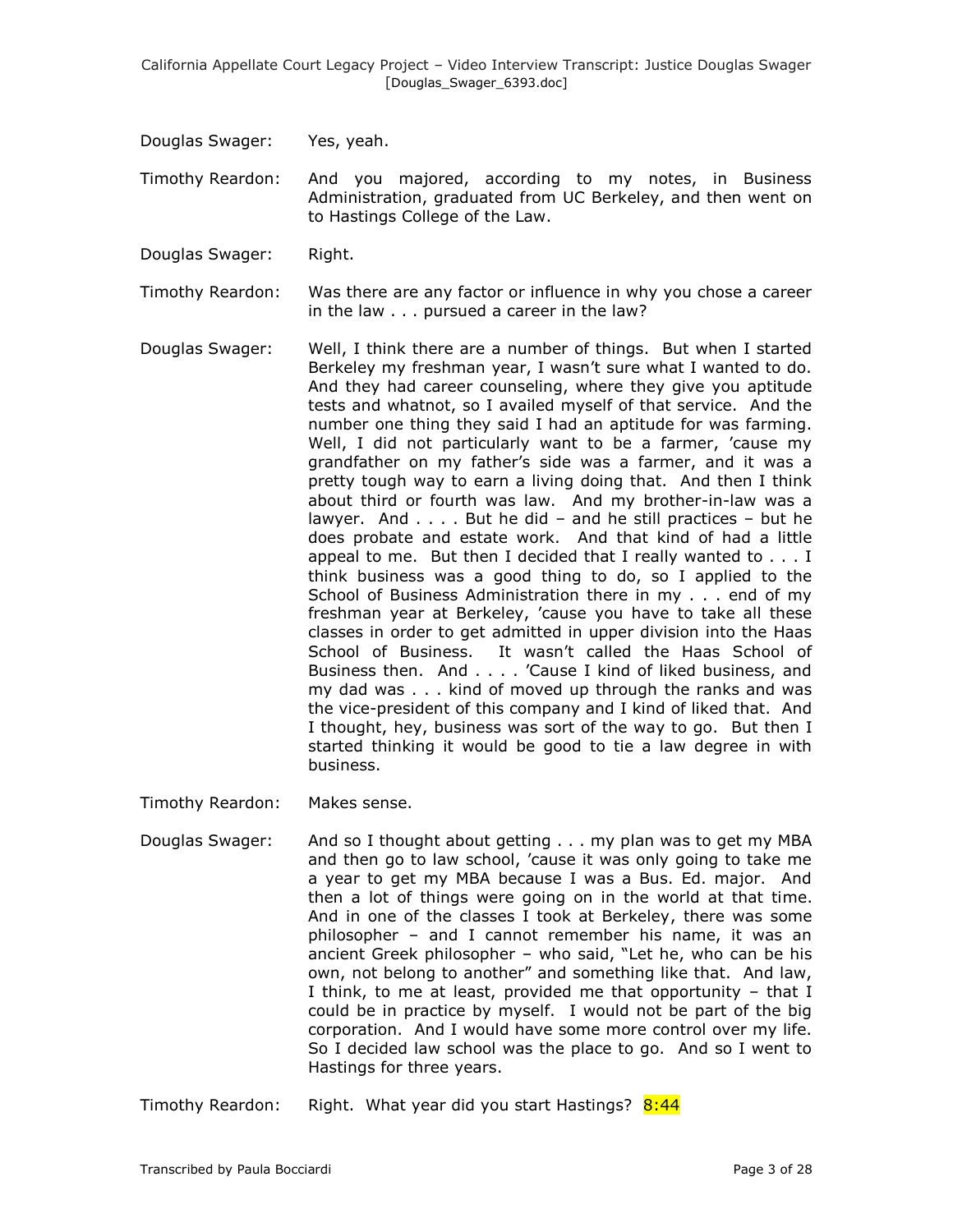- Douglas Swager: I started the Fall of "66 and got out in "69. We were the last class that came strictly out of the old building. I know you went to Hastings . . .
- Timothy Reardon: . . . Correct.
- Douglas Swager: . . . . so you remember it. We had to start our third year and it was the first week of August. And then we had to . . . . And it ended early, the beginning of May, because they were tearing out the Golden Gate side of the building, as you recall.
- Timothy Reardon: That"s right. I do recall that, yes.
- Douglas Swager: So it was three years there.
- Timothy Reardon: Three years at Hastings.
- Douglas Swager: It was a lot of work.
- Timothy Reardon: Yeah, it was; I agree with that. So we can concur on that. Do you remember who the dean was at that time? Was it Sammis?
- Douglas Swager: Yeah, we had Dean Sammis. He was there. He also taught community property.
- Timothy Reardon: Did he . . . . Did you get the same speech that we did about look to your left and your right and one of you won't be here?
- Douglas Swager: When I . . . . Yeah, it was the second time I heard that. When I was at freshman orientation at Berkeley, Chancellor Strong, Dwinelle Plaza, did the same thing, except he stuck his hand down and said, "Half of you won"t be here in four years." And then I heard it again at Hastings from Dean Sammis. And then he also had his saying when he taught community property that – you probably remember this – that he ran his class like a baseball game.
- Timothy Reardon: Yes.
- Douglas Swager: Three strikes, which meant three unprepareds, and you were out.
- Timothy Reardon: Yeah, he was a tough old guy.
- Douglas Swager: He was very, very tough. Yeah.
- Timothy Reardon: And somewhat prophetic, as I think the actual graduation rate was about 50 percent. I may be exaggerating a little bit.
- Douglas Swager: Well, it was. I think our . . . the class of "69, I think we were a little unusual because we came back for our third year  $10:51$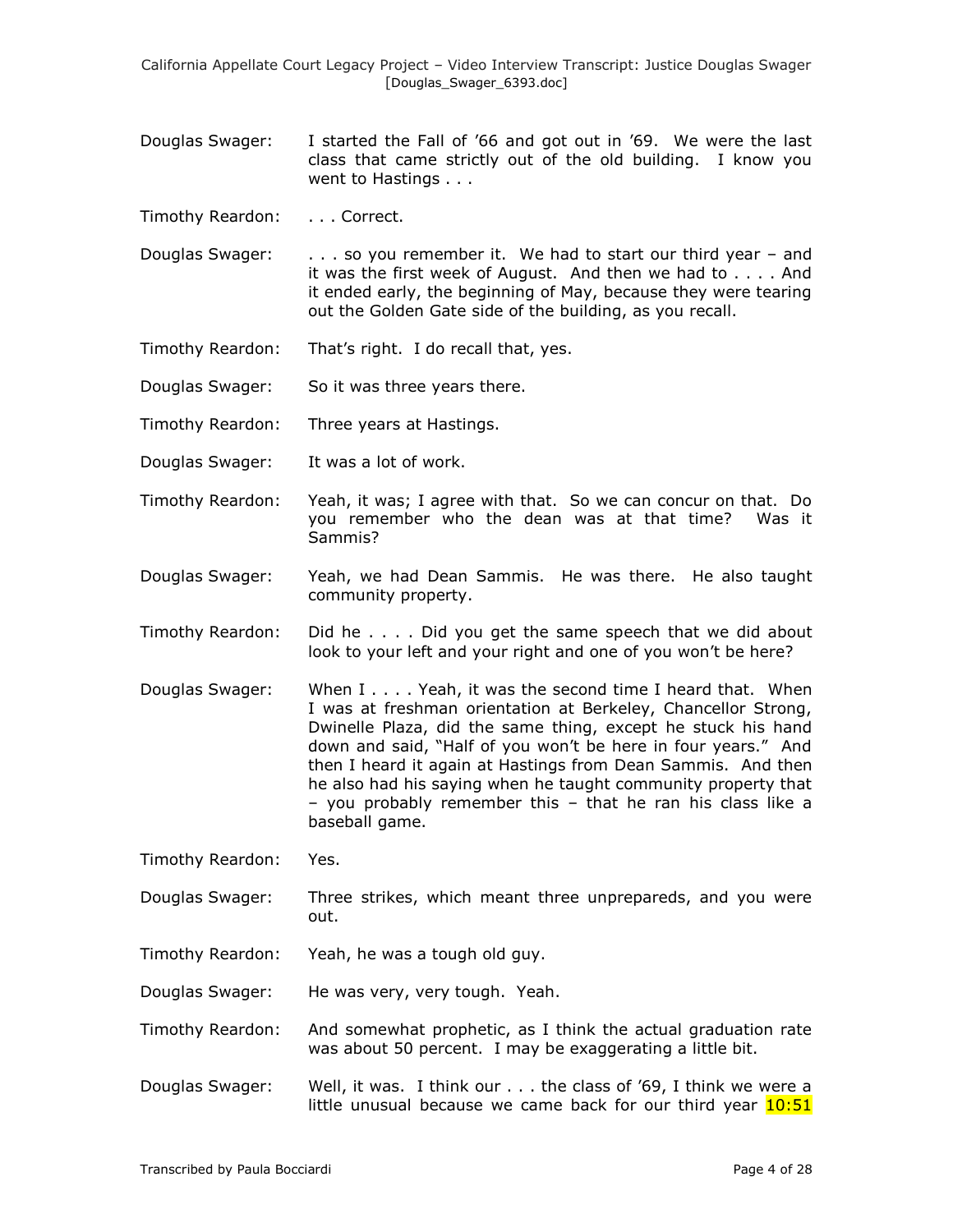there were a lot of people we"d been to school with for the first two years who were now in the military because of the Vietnam situation. And the . . . . All of us then were in the draft lottery, and the draft lottery did not work out the way the officials had thought it was going to work out. So a lot of the guys, their draft boards couldn"t fulfill their quotas, so we were a relatively small class in "69 to start out with.

- Timothy Reardon: Now, at some point after graduation you made a decision to get a job, a legal position. And did you go right from law school to the D.A."s office in Contra Costa County?
- Douglas Swager: Yeah, I did. I was very fortunate. I had interviewed, as we all did after law school, with private firms. I also interviewed with the Attorney General"s Office – your old office. And I had been told that a great place to start practicing was in the District Attorney"s Office or in the Public Defender"s Office. So at that time in Contra Costa County, they interviewed basically for both at the same time. They had people from the Public Defender"s Office and people from the District Attorney"s Office.
- Timothy Reardon: I remember that well, because a good friend of yours, Mike Phelan, went on to the Contra Costa D.A.'s Office - strike that, to the A.G."s Office, and then on to the bench – recruited me to act as an interviewer of people applying for the D.A."s Office and the Public Defender"s Office. And it was kind of a joint deal.
- Douglas Swager: Yeah, well, it was, and it was rather an interesting interview. But after that interview, which  $-$  it was before the bar results came out, so it was before . . . The Bar used to be in November, and then you got . . . in the old days, you used to get sworn in – admitted, actually – in January.
- Timothy Reardon: Right.
- Douglas Swager: And so I had my interview out there, I believe it was the beginning of November, "cause the Bar results came out at the end of the month.
- Timothy Reardon: Yeah.
- Douglas Swager: And after the Bar results came out, I really don"t hear anything from that interview process "cause they said they would not . . . you would not hear anything until after the first of the year. But after the first of the year I did get a call from the District Attorney"s Office and went up for a second interview because they had a hiring procedure that they picked the top three on the list – they don't tell you where you are on the list – and then they pick one of those three. So I was asked to come up, and I interviewed again, and by that time I was pretty convinced that this was a good way to start my legal career. 13:57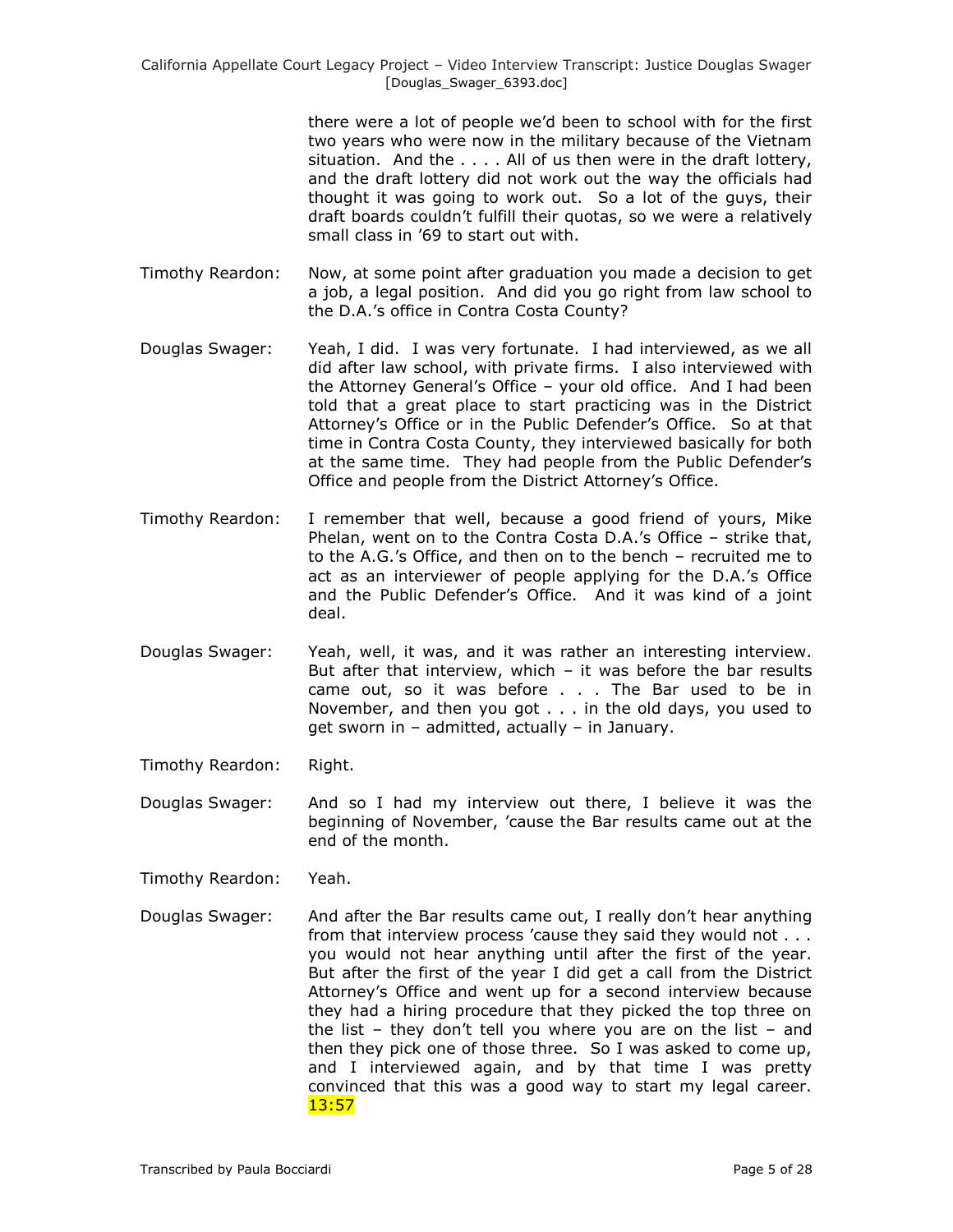Timothy Reardon: Who was the D.A. then, Doug?

Douglas Swager: It was Bill O"Malley. Bill had just been appointed by the Contra Costa Board of Supervisors, and he was running for election in June. And he did have opposition. So he was the appointed District Attorney at the time. But I was fortunate enough . . . about a week after the interview they called me and said that they did have an opening that was going to be created the beginning of March. And if I could hold off, that I could start work – and I remember this date – March  $4<sup>th</sup>$  of 1970. That was a momentous day in my life. And I said, "Hey, that's great."

> So I started in the District Attorney"s Office, and as advertised, I had my first jury trial the following Wednesday.

- Timothy Reardon: Not a much . . . not a great orientation.
- Douglas Swager: No, and they really . . . In those days, the office was small then. I think there were a total of maybe 34 or 35 deputies for the entire county. There was . . . . They had very little administration. There was . . . . Bill O"Malley was the District Attorney. And then there was the Chief District Attorney – a fellow by the name of Don Walker; Mike Phelan hadn't come there yet.

And I was very fortunate because the D.A."s Office at that time was filled with incredibly talented people. One of them was Gary Yancey, who was my supervisor for about a year. Gary Yancey, who went on to become District Attorney"s Office. And I can just go down a whole list of people who I was privileged to work with in the District Attorney's Office.

- Timothy Reardon: Now, are you married at this time, with a family?
- Douglas Swager: I was married. Judy and I got married a month after I graduated from Hastings and before the Bar exam, against a lot of people"s advice. They said, "Don"t get married now, because you"re going to be spending all your time studying for the Bar exam." But other people had said, "Hey, don"t do it *after* the Bar exam, 'cause there's too much pressure with the wedding and the Bar exam. So, you know, do it ahead of time." So she and I were married June  $21^{st}$  of 1969. In fact, our fortieth anniversary is Sunday.

Timothy Reardon: Congratulations!

- Douglas Swager: But we did not have any children when I started in the District Attorney"s Office. She was teaching.
- Timothy Reardon: But there was an incentive to get your employment going as an attorney, and . . . . 16:50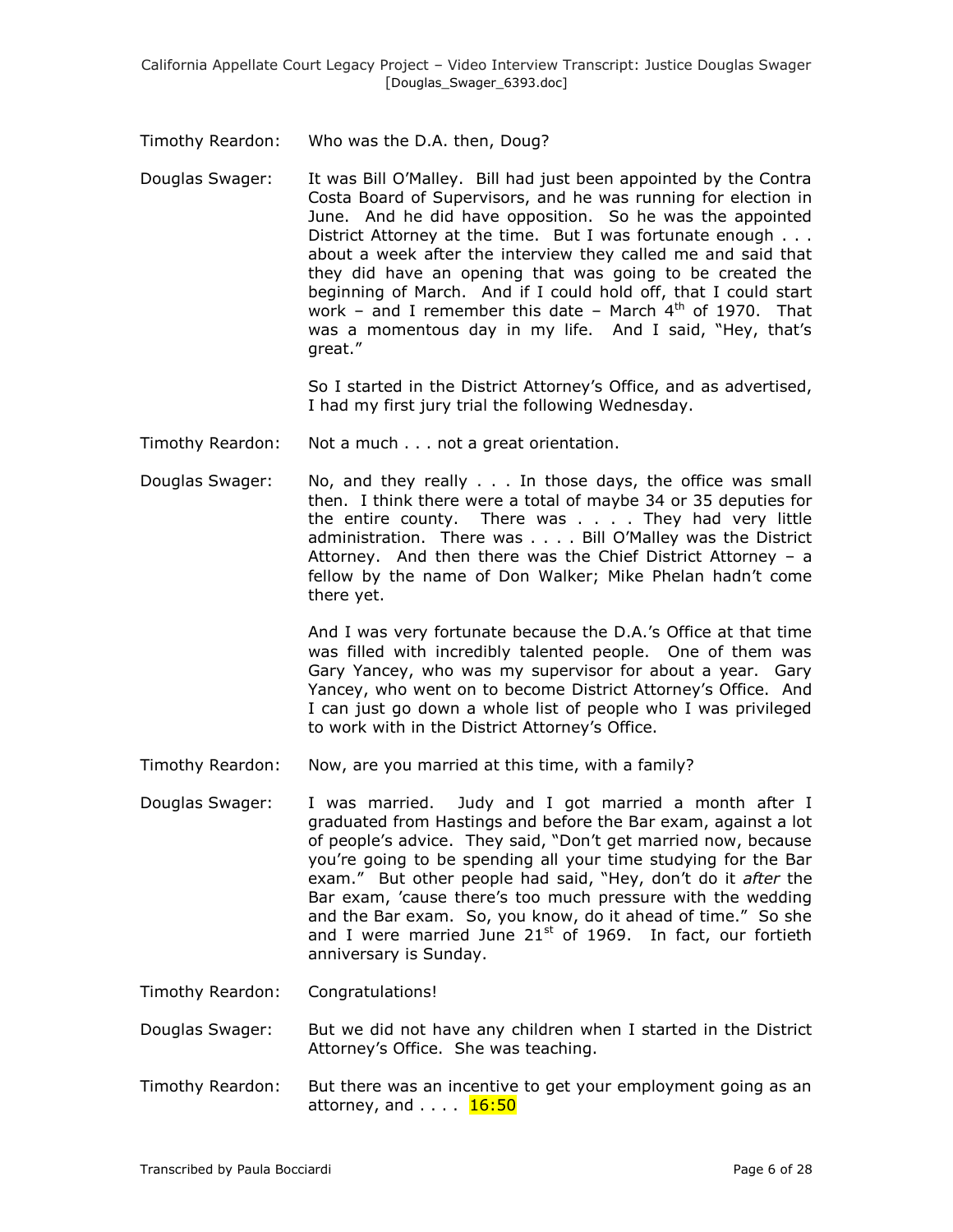- Douglas Swager: Well, I wanted to do that "cause we didn"t have any income we don"t have any family wealth that we could rely on or anything. So I had to bring money in. Judy had obtained a teaching job, as fate would have it, at Portola Junior High School as an English teacher, but it was on a temporary kind of assignment because she was not sure she wanted to stick with teaching English. So when I started with the D.A."s Office it was just the two of us, and she was teaching. But we had . . . my parents had helped us buy a house at the time "cause we really couldn't qualify on our own. But we had this humongous house payment. We thought it was humongous at the time – it was a couple hundred dollars a month, with taxes and insurance and everything. But I think my starting salary in the D.A."s Office was \$695 a month. Does that sound familiar?
- Timothy Reardon: It sounds familiar. It sounds a little better than the A.G."s Office, actually.
- Douglas Swager: Well, \$695 a month *plus benefits*. So it was a good job.
- Timothy Reardon: Yeah, and I know you enjoyed your experience there at the Contra Costa D.A."s Office very much. And I also note you served in a variety of capacities. Were there some sections that you worked in that you enjoyed more than others?
- Douglas Swager: Well, the D.A."s Office then was a lot different than it was now. Now they have trial teams and everything else over there. But they"re a much larger office; the county has grown a lot. But when I went there, they . . . everybody . . . you were a trial attorney. And the only attorney in the office who did not try cases was Don Walker. But that would change when Mike Phelan came on board.

So what they did in the office in those days, your first assignment was in the Martinez office, "cause then they had two physical locations of offices – they had Martinez and they had an office in the county building in Richmond. But when you started in those days, you started in the Martinez office  $- I$ think so they could watch you a little more closely. But your first assignment was always the misdemeanor trial calendar – all the misdemeanors down in the Walnut Creek court. And the story was they sent you down there to build up your confidence because of the jury pools you got in Walnut Creek. There were a lot of people from Rossmoor and there weren't very many "not guilty" verdicts in Walnut Creek. And they also had a judge down there who was . . . could be a little difficult to appear in front of, so you kind of got a little used to preparing in front of a judge who could be very difficult and get down on you – which I had that experience early on.

Timothy Reardon: Well, you got a lot of trial experience then, obviously. 20:01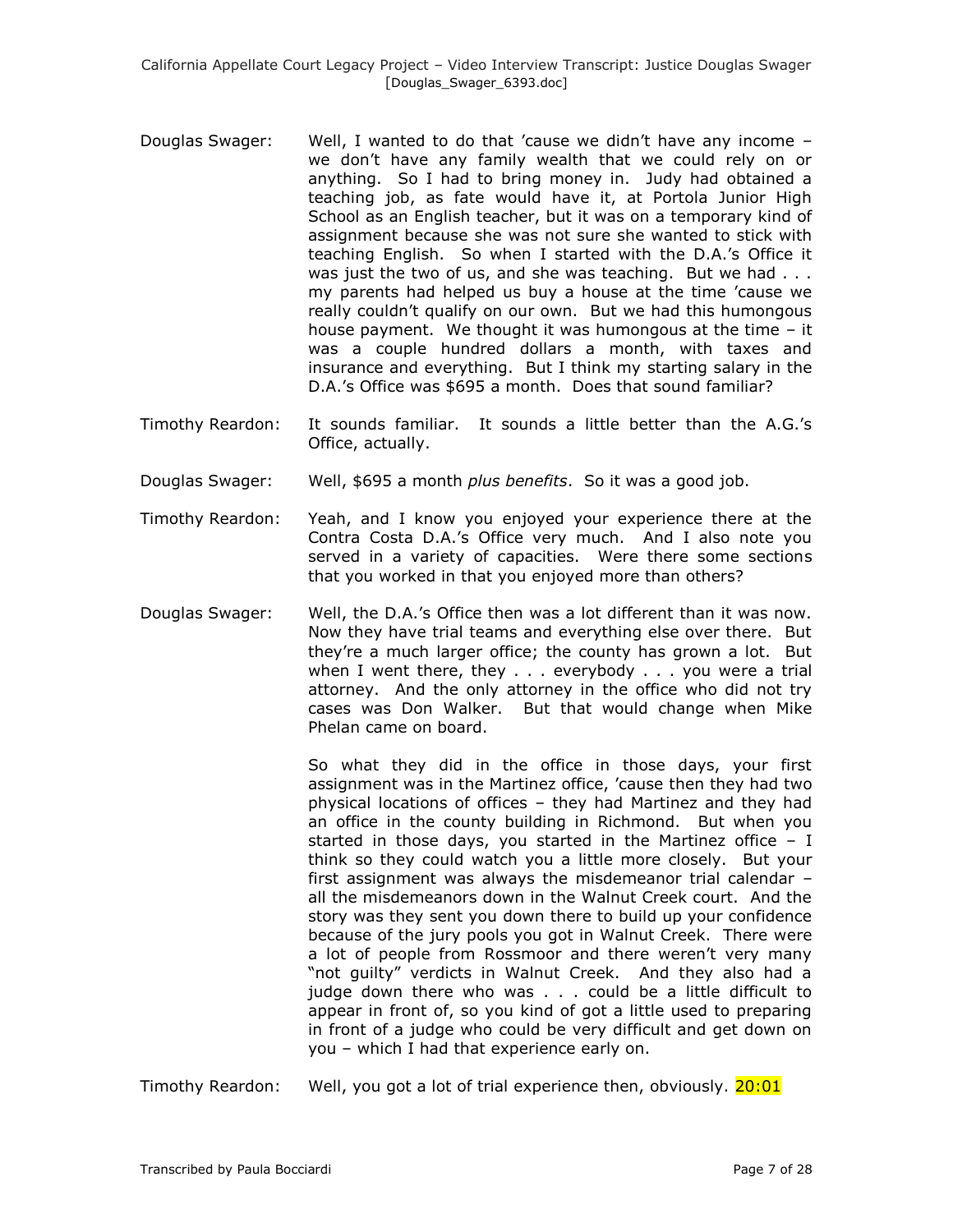Douglas Swager: Well, you did. I mean, I started . . . . And they told me this when I interviewed with them. I had my first jury trial within a week that I was in the office. And I remember that case "cause you never forget it – it was *People v. Victor Berardo*, the drunk driving case – because they sent me down, they gave me a bunch of files on Tuesday afternoon (there were actually seven files) and said, "One of these is going to go to trial tomorrow; we don"t know which one." And they gave you a sheet of paper that told you on which side of the courtroom to sit. And Ken suggested voir dire questions were applicable to any case: murders down to . . . . And then that started it. And generally you would try one jury case a week, sometimes two.

> And then after that . . . . I was down there for about six months, and then I got moved out to the Delta Municipal Court, which was a very busy felony court because of the violence out in some sections of the Pittsburg area out there – in West Pittsburg and the projects and things out there. And so I got sent out there, and I was out there for quite a period of time. And then when you"re there, you"re not only doing misdemeanors, you"re also doing the felony preliminary hearings. But you also started doing felony trials. I had my first felony trial . . . . I"d been in the office I think about seven months and had my first felony trial. So then everybody in the office did everything. You could be doing a preliminary hearing, you know, one day, and you"d be trying a felony jury case in Martinez two days later, and the next week . . . you just did everything. Or you could be presenting a case to the grand jury.

- Timothy Reardon: Doug, how many years did you have then, roughly, in the D.A.'s Office?
- Douglas Swager: I was there not quite four years. And I was getting ready to come up on the next grade increase, which was Deputy D.A. IV. And there was a rather significant salary increase from III to IV. And in those days in the District Attorney"s Office – and to a lesser extent in the Public Defender"s Office – both of those offices were stepping stones into private practice. The law firms kind of kept an eye on people and whatnot, and so most people then would move on to private practice out of that. And by that time in my D.A."s career, some people had talked to me, and I"d actually interviewed with a couple people. But I did not want to work in San Francisco. By then we had two kids – two children – and locally I had a good commute over there.

But then in . . . . Coley Fannin, who was going to play a huge part as . . . in my judicial career, had been appointed to the superior court bench in Contra Costa County. And he was with Watson Hoffe and Fannin in Richmond – which at that time was one of the premier law firms in the county and *was* the law firm in West County. And Fran Watson, the senior partner in the firm, called me one day at the office  $-$  and I was in the  $23:45$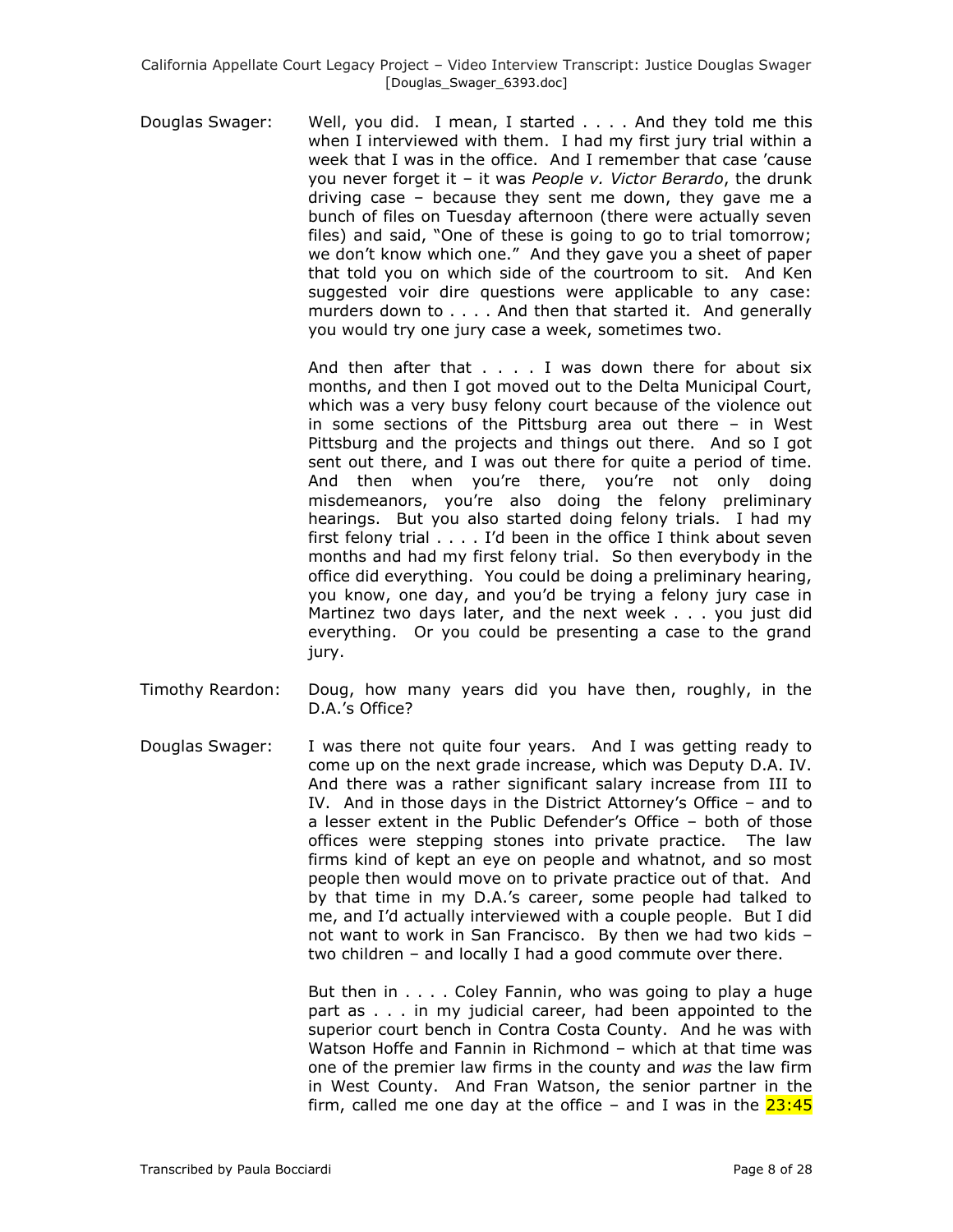Richmond office at that time – and asked me to come over in the afternoon if I was interested in private practice. So I went over and spent time talking to him because I"d never seen a civil case at that point – never handled one, at least. And they were a civil law firm; they did very little criminal work. So there were ongoing conversations with them, and then towards the end of the year they offered me a position. And I decided now was the time to do it. And so I made the leap. And it was a hard decision because  $-$  as you know, I'm sure the same way in the Attorney General"s Office – there"s a lot of camaraderie, a lot of friendships, and it was a great job. So I decided to leave.

- Timothy Reardon: But you have no regrets, I know. And what type of practice did they . . . did you have in the law firm?
- Douglas Swager: Well, they hired me basically to do . . . back then it was trial, I'm not sure there were litigators at that time.
- Timothy Reardon: I don"t think there were.
- Douglas Swager: But the firm did almost all civil work, and they did . . . . Fran Watson and Bill Whiting were, even at that time, were premier family law attorneys. But they also represented lots of corporations. We were local counsel to the Chevron refinery, we did work . . . we were the attorneys for Mechanics Bank, and just a whole host of businesses, all the way down into Alameda County and out into Central County in Contra Costa County. They wanted me to keep my hand in trial work, and because so few juries were tried in the civil area, they wanted me to do criminal appointments out of the superior court, just so I could have a couple juries just to keep my skills honed. So I did that. And then we did criminal work for some of our business clients who were unfortunate enough to get caught up in a DUI, and they did not want anyone outside the firm to handle it, so I did those. But primarily I did . . . . I started working a lot with Fran Watson. I did some family law. And then things kind of changed and I started doing some work with some of the real estate clients that Bruce Hoffe primarily handled. And I gravitated over sort of into that. My first case – civil case – was the second chair on a CEQA case that went for several weeks up in Martinez. And I sort of got into that, and we had a lot of clients who were developers, and then as a result of that trial, it actually went all the way up to this court on appeal – the first time I appeared in this court over here.
- Timothy Reardon: So you handled the appeal as well.
- Douglas Swager: We handled the appeal, and there was a Petition for Review in the Supreme Court, which denied "cause we won . . . we lost in the trial court on one issue out of 30-some, but it stopped the development from going forward. But we appealed and we won on that issue. And as a result of that, I started doing a  $27:22$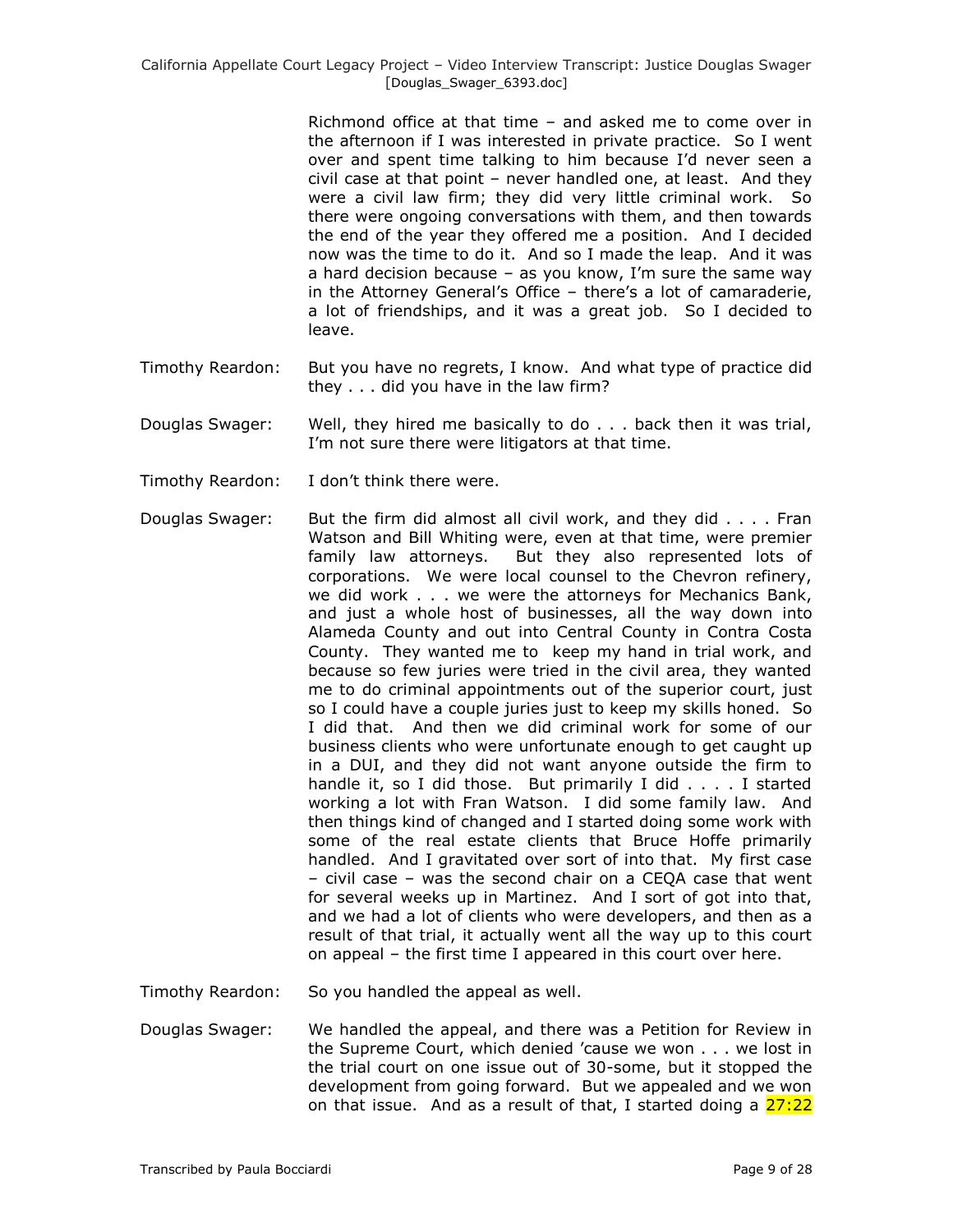fair amount of environmental work and real estate stuff, and that"s where my practice eventually moved to.

- Timothy Reardon: All right. Now we"re moving on to roughly 1985, "cause at some point you decided you"d like to pursue a career on the bench and you applied for a judgeship and were successful at being appointed to the Contra Costa Municipal Court, which is . .... We had that court in those days, I know ....
- Douglas Swager: They were good courts.
- Timothy Reardon: They were good courts. I was appointed here in San Francisco, as you know. But what caused you to seek a judicial appointment? Was there anything in particular?
- Douglas Swager: Well, I think there were a number of factors. I had left Watson and Hoffe in 1981. Two of the younger partners, who were more senior than I was  $-$  I was a partner in the firm at that time  $-$  we had a  $\ldots$  came to sort of a parting of the ways philosophically as to the way the firm was going to grow with the senior partners, and so we had decided to go out and open up our own firm, which we did in 1981. And much to our relief, and somewhat to our surprise, we were successful right off the bat and started making actually a lot more money than we had been making at the other firm. But there was a price to pay for that. It was billable hours, and the three of us had to bring in a hefty sum of money even before we got our draws. And so I found myself working . . . . We had three children by this time, and I found myself . . . . Every Saturday was a workday. There was no five-day week. And it's not unusual for people in private practice. And they were very long hours. I found myself . . . . I was not getting in "til after my wife and the kids had eaten dinner. And because of the nature of the work I did, there were Planning Commission meetings to go to, City Council meetings to go to, Design Review Boards which generally met in the evening. And so financially we were doing far better than I could have ever imagined in my life, but it was taking a toll, and I realized that.

And in 19 . . . . it was sometime prior to 1985, I had been approached by some individuals to run for a municipal court position down in the Bay Municipal Court. There was a judge who they said was coming up for election. This judge was not very popular in the Bar – was a last-minute appointment by the outgoing Governor, and a judge who I happened to know and I happened to like, but had very limited experience to be a judge. But unfortunately she rankled a lot of people when she got on the bench; I wasn't one of them who was upset by her. But they approached me about running, and I had never thought about this before. And I . . . my initial reaction was, "No, forget it." And they said, "At least hear us out. We"d like for you to meet with some people" and whatnot. And I said, "I will do that," but I said, "I'm telling you, I  $\ldots$  you may  $31:24$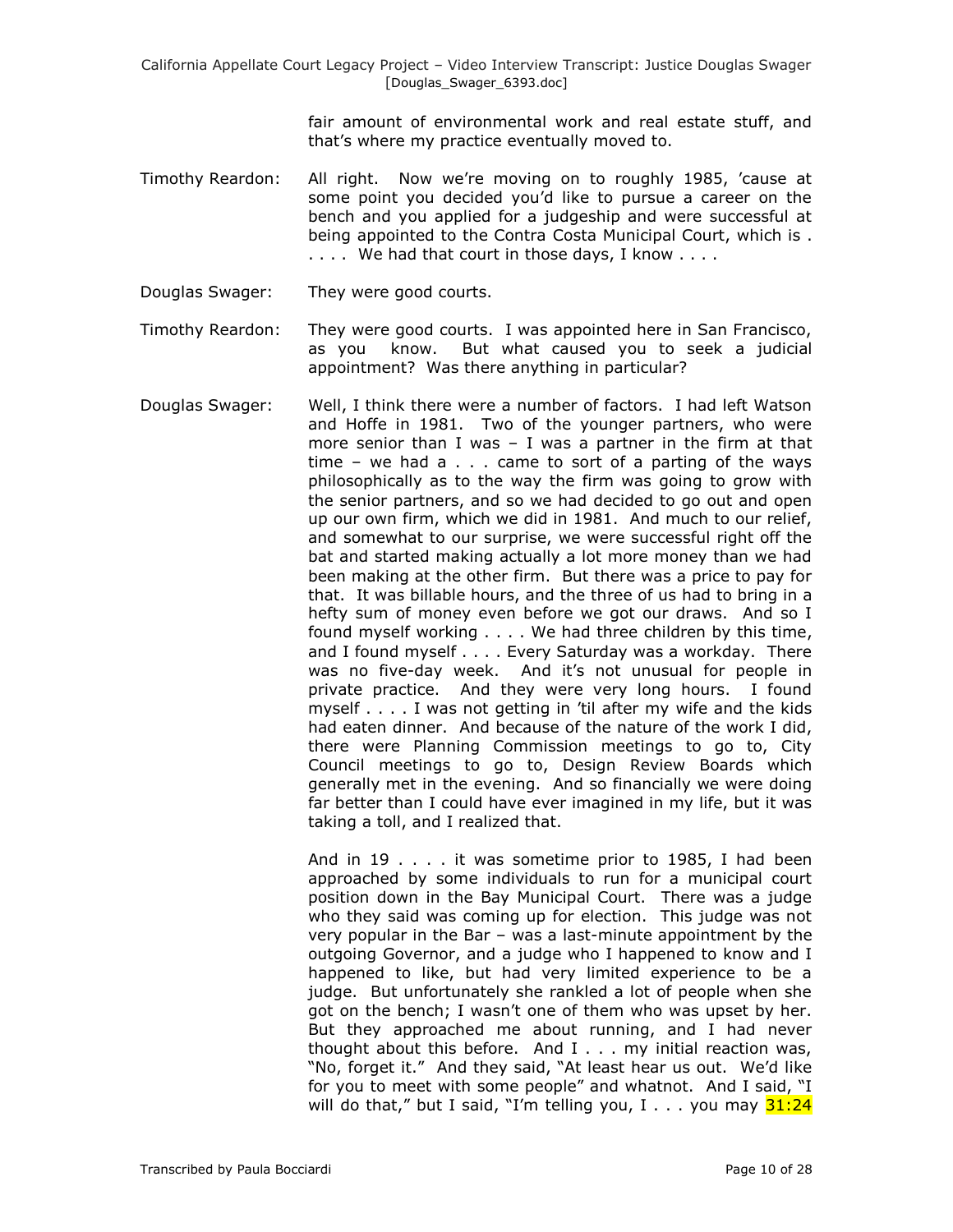be wasting some lunches here. I"m not . . . . I don"t see myself doing this." So I went through that and I met with some people, and I decided that this was not for me. And this was probably 1983. Or maybe actually "84. And so I declined to do that.

And then in 1985, Judge Carroll – who was a long-term judge down in the . . . much-beloved judge down in the Bay Municipal Court, there were five judges there – had announced that he was going to retire at some unknown date, but he was going to retire sometime. And it turned out it finally was going to be the spring of 1985. Someone wanted that position very badly who was very politically connected. This . . . . Governor Deukmeiian was governor at this time. And everybody knew that this appointment was going to go to this individual, or at least thought it was.

And one morning I was waiting for the trial call up in Martinez, and I . . . normally . . . . I'd become very good friends with Coley Fannin; I got to know him after I was appointed to . . . or I was hired by his old firm. And I would stop by there occasionally in the morning, and he and I"d have coffee, and we'd just talk. And this morning  $-$  I think it was in February or March – and he said, "Hey, some of us up here have been talking; we think you should apply for Judge Carroll's position." And my response to him  $-$  and I remember this  $-$  I said, "Coley, why do I want to do that? I"m making more money than you are. Why do I want to do that?" And he pointed to his wall, and on his wall he had – he has a large family – he had pictures, photos, 8 by 10 photos of all of his kids and his wife. And he said, "Hey, I know how you work." And he said, "You"ll have a better quality of life with your family, because you"re not going to have to work Saturdays. You"re not going to have these late hours and everything. And so I want you to think about it." And he said, "Some of us up here have been talking about it." He said, "I want you to go talk to some of the judges." And one of the judges he wanted me to go talk to was Judge Wilcox.

And so I did. I thought about it for about a week – talked it over with my wife. Thought about it for about a week. And then met with some of these judges – probably about half a dozen of them – and told me that they thought I"d be a good fit there, and thought that I had a chance of getting appointed. And I thought I had no chance, because everybody knew politically that this one person was going to get it.

So I gave it some more thought because it was . . . it would mean leaving my partners. And at the time, we made one of our associates a partner, so there were four of us at the time. And that was like having two brothers and a sister there, because we lived and breathed together down there. We spent all this time together. And our livelihoods depended  $\ldots$  34:49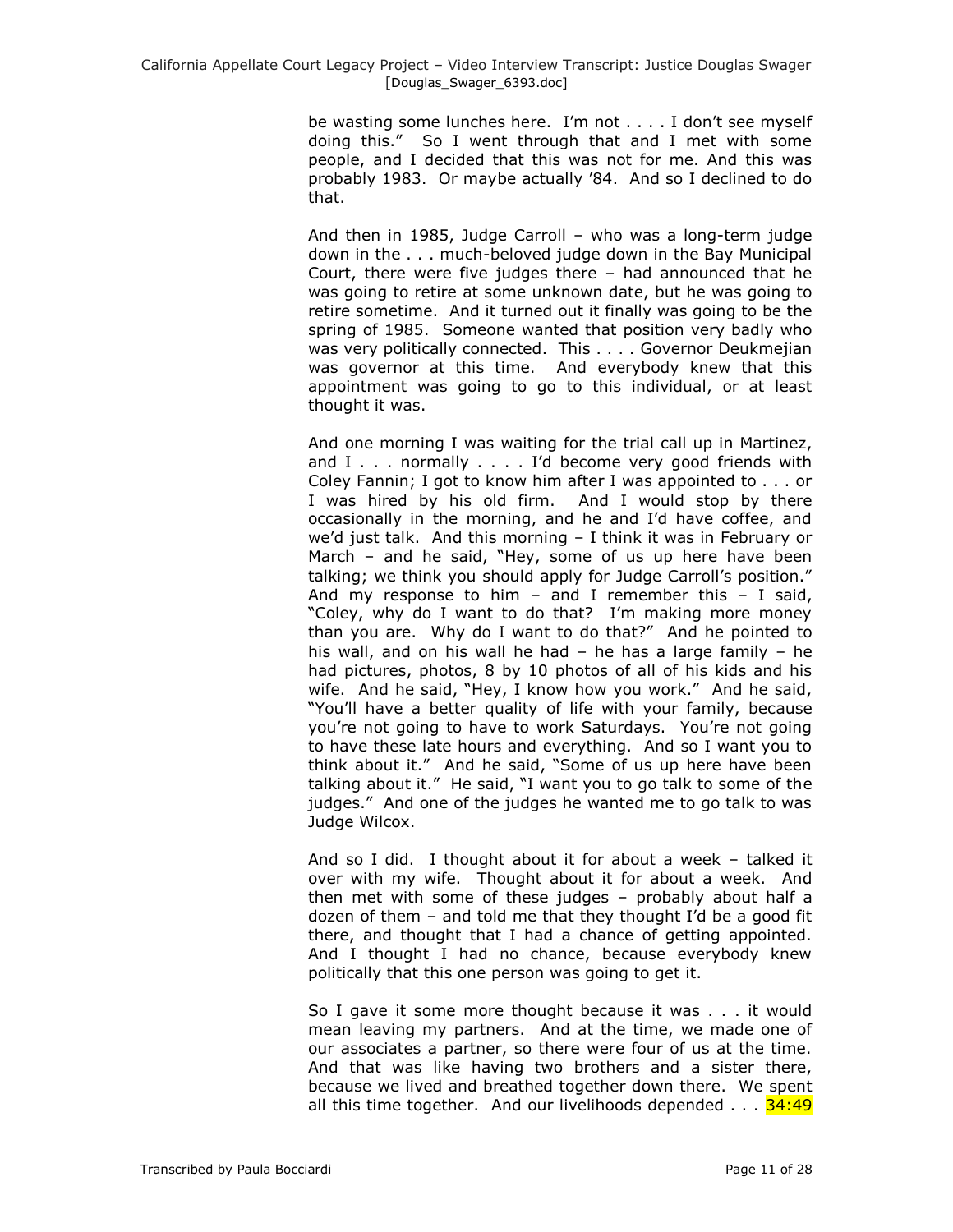were all kind of interconnected with how people"s practices were doing. So I made the decision to go talk to them to see what they were going to do before I actually committed to doing it, and said, "I know this is going to hurt the firm by me leaving." And we had a long talk about it, and to their credit they said, "Hey, if this is what you want to do, we will support you one hundred percent. Go for it. Go do it." And so I said, "I will do it," but I said, "I don't think I have any chance at this; everybody knows that this other person – the word on the street is – is going to get it because of his involvement with politics and whatnot. But I will give you my promise that if I don"t get this, forget it." "Cause I had talked to them about this group asking me about running against this sitting judge.

So I decided to put my name in, and so that started, as you recall, the process. I called Sacramento and I got the PDQ, as it was called at that time. And the process started. And it was much more involved and time-consuming than I had ever thought that it would ever be. You remember that.

- Timothy Reardon: I agree with you. Yeah, I remember the forms sitting on my desk at home it seemed like for months – maybe six, eight months – before pulling the trigger to fill the thing out. And I think the forms have gotten even more elaborate and long.
- Douglas Swager: Yeah. And then, as you know, you send it in, and then nothing, you know, nothing happens. And I did have some people advising me about the process. And two of the people who were advising me were Gary Strankman and Mike Phelan at the time.
- Timothy Reardon: Good people.
- Douglas Swager: And some other people. And again, sometimes the stars get aligned. There are some people I were told that I *should* meet because there was no one who could get you an appointment but there were people who could stop an appointment. I"m sure you were probably told the same thing. And two of the people I was told that I need to talk to, one of them was a very well-connected together business person in Contra Costa County – very big in Republican Party politics. Although I was a Republican, I had never been active.
- Timothy Reardon: In the party.
- Douglas Swager: In the party or in any political thing. In fact, I ended up getting a meeting with this one person strictly by chance – one of my . . . . actually, the fellow that owned the company my dad worked for. And I don"t know . . . . I forget how he found out, but he had heard that I had put my name in for a judicial appointment. He called me at home one night, and he said, "Hey, listen, can I be of any help to you?" And I said, "Well, geez, I don't know, Dwight." I said, "This is what's 38:03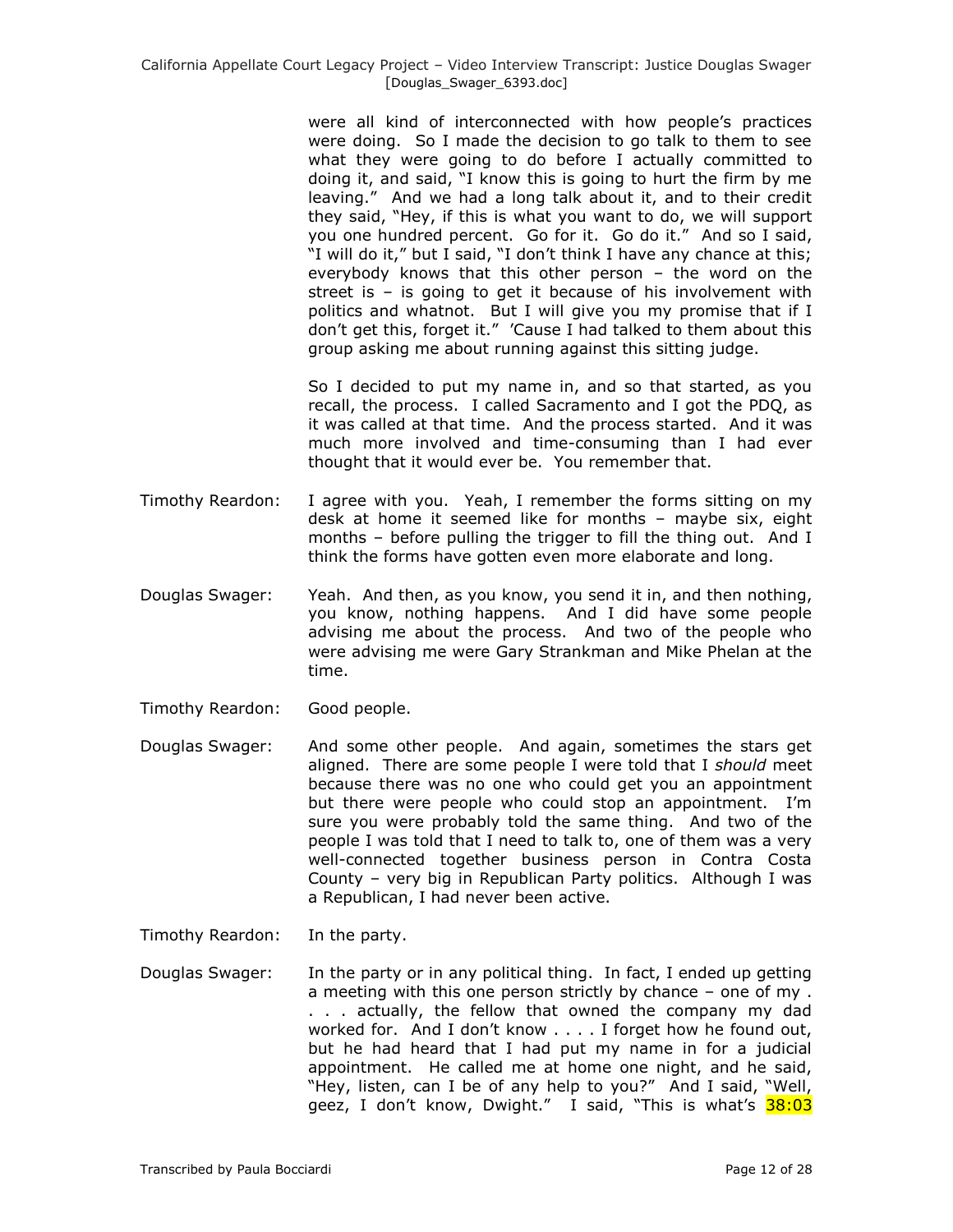happening. No one tells you anything." And he said, "Well, I have a friend who's very big in the Republican party." He said, "I play golf with him several times a week at the Orinda Country Club." And I said, "Well, who"s that?" And it happened to be this person whose name I . . . . And I said, "You"re kidding me!" And he said, "No." And he said, "I"m going to call him at home tonight." And so the next morning I come back . . . I came back from court, and there"s a message to call this person. And he got on the phone; he said, "I"d like to talk to you." And so I went out to his office. So that was one person to meet.

And then the other person I did not know. And I was talking to . . . it happened that my brother-in-law was asking me how things were going along, and I said, "I don"t know; you know, it's kind of a mysterious process." And he says, "Is there any . . . . Can I help you with anything?" And I said, "I don"t know. I don't think there's anything anybody can do. It just kind of ... . . This mass kind of moves along, I guess." And I said, "You know, I've met this one person who's very politically involved, but there"s this other person I"ve told has a lot of clout, but I have no idea how to . . . ." And he said, "Wait a minute." He said, "He was my fraternity brother at Cal!" And I said, "You"re kidding!"

- Timothy Reardon: Those connections, yeah.
- Douglas Swager: And he says, "No, we"ve been to their house." And so, anyway, he called and I got to meet this other person. But it did not give me any confidence I was going to get it, because they were all aware that this other person had paid his dues in the party, and that's kind of the way it was going to be. But as things worked out, I ended up getting called up to Sacramento for an interview.
- Timothy Reardon: This is . . . . George Deukmejian was the Governor at the time?

Douglas Swager: George Deukmejian was the Governor, and Marvin Baxter was the Appointments Secretary.

- Timothy Reardon: That"s right. Okay.
- Douglas Swager: And so I drove up there one hot August afternoon it was like 106 degrees – and walked into the Governor"s Office there in The Shoe, as you recall, "cause the Appointments Secretary used to be there. And his . . . . I think her name was Evelyn.
- Timothy Reardon: That"s correct. Good memory, Doug.
- Douglas Swager: Who"d been there a long time. Came out and apologized and said that I was the last interview of the day and he was running way behind. And . . . . Like about an hour. So I sat there in the reception area of the Governor's Office for an hour 40:29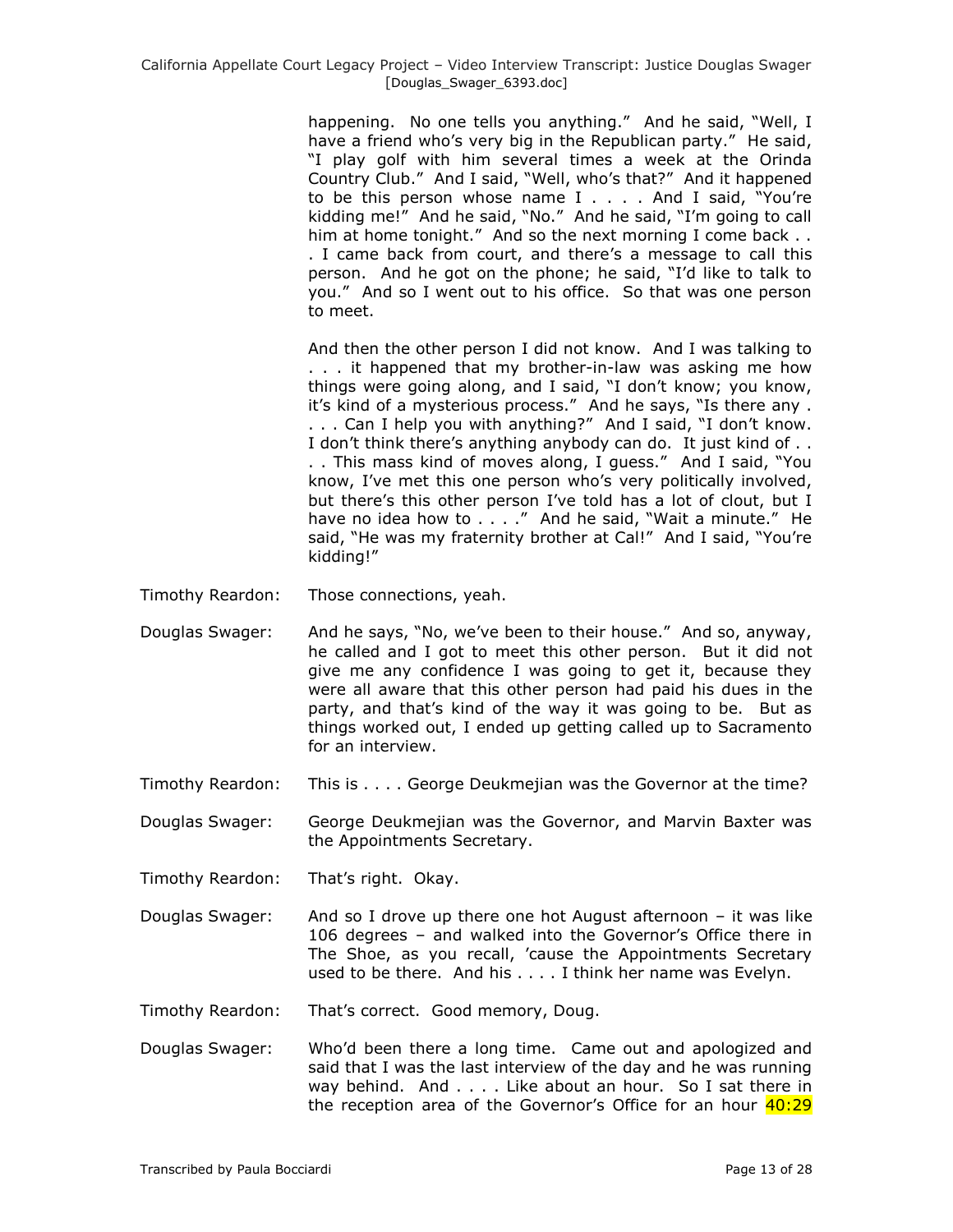> with my nerves going, and went back and I met Justice Baxter. And I don"t know if you were interviewed by him, but he had those big binders *[inaudible]*; I was amazed.

Timothy Reardon: Yes.

Douglas Swager: Sitting on his desk. And by this time I"d sort of been . . . I had been told about the interview. And one of the people who was supporting me was Justice Channell, 'cause I'd tried a lot of cases in front of Justice Channell when he was on the Contra Costa Superior Court bench. And so he said, "This is what they"re going to ask. This is what they asked me for the Court of Appeal." And so he"s kind of going over all this stuff. So I get up there and I finally get in. And Justice Baxter was very  $nice - I$  mean, he's such a nice guy.

Timothy Reardon: Yeah, he is.

- Douglas Swager: And he told me about the process, and then he started out . . . . He said, "Do you have any questions?" And I said, "Well, no." And so I"m primed with all this Prop 8 stuff and everything, and he said, "Tell me about your youth." And my response was, "Pardon me?" And anyway, we had a very nice talk for about an hour, and nothing that people told me would come up came up. So I left the interview thinking that it was a courtesy interview.
- Timothy Reardon: That was your take at that time, huh?
- Douglas Swager: That was my take, because there was really very little of substance. And I later found out why. But . . . . And then nothing happened until I was out getting ready for a . . . actually a City Council meeting, and I was at a client's . . . actually this client's house. She wanted to meet there; she had this real estate thing going. And it was about 5:30 in the afternoon and the phone rang and she said, "It's for you; it's your secretary." And it was my secretary, and she was in tears because she had just picked up a message and there was a call from the Governor's Office. It had come in at about 4:00 after I'd left the office, and she was just getting ready to leave, and she saw it. And so I . . . . It was the Governor's Office, so I called back.
- Timothy Reardon: That was a good move.
- Douglas Swager: Well, I was told to call back no matter what time it was. So I called back and it was Justice Baxter, and he said, "Hey, can you . . . . do you have any privacy?" And he told me I was appointed, and I was actually quite surprised at the time. And quite elated and a bit nervous.
- Timothy Reardon: This was 19 . . . about probably 1985 that you"re actually appointed? 43:18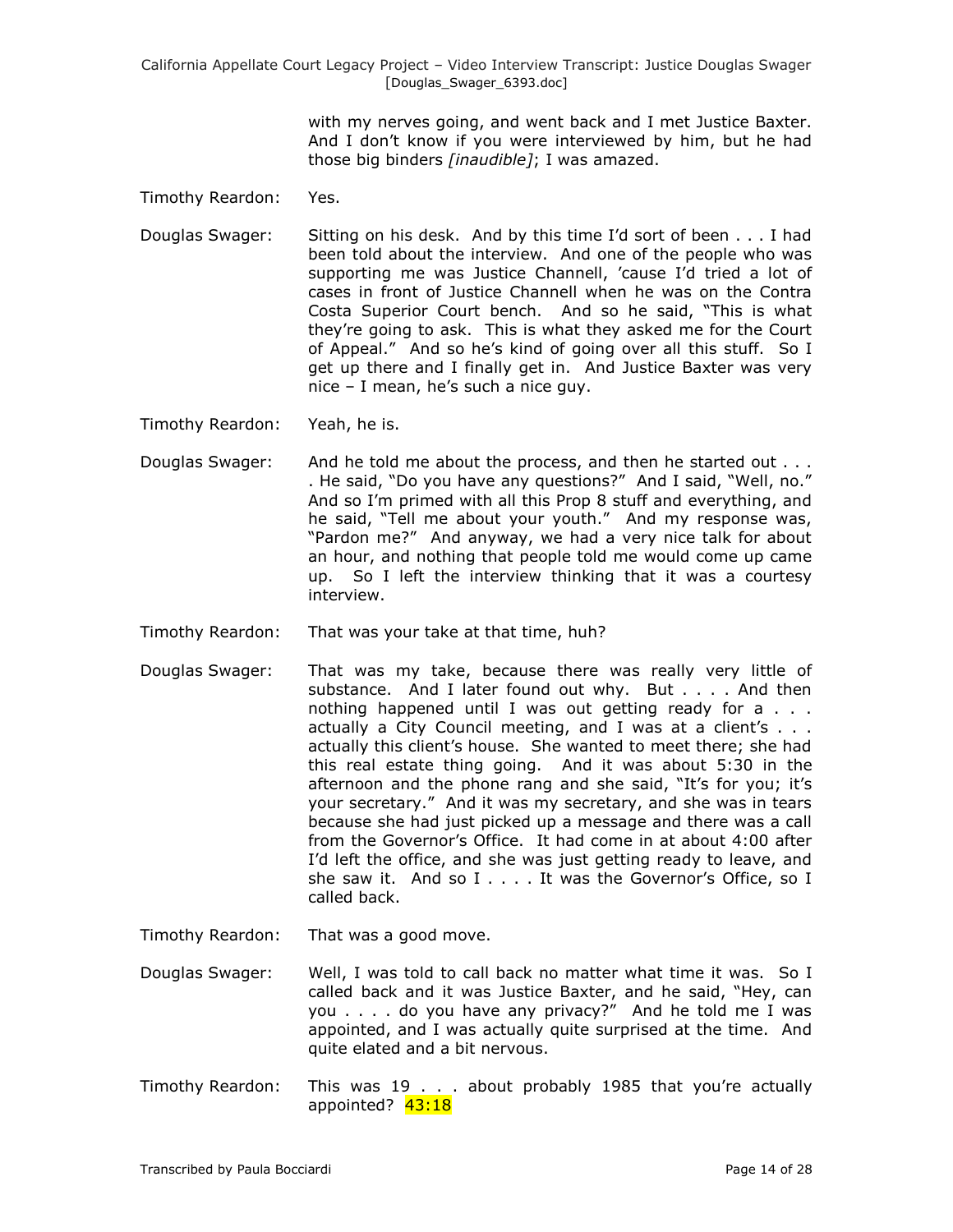- Douglas Swager: It was October of 1985. "Cause when I left his office after the interview, he said, "It"s . . . the Governor is not going to make any appointments for a while." They were having financial budget problems . . .
- Timothy Reardon: Familiar.
- Douglas Swager: . . . . and the Governor had his plate full, and he wasn't going to have time to get around to making appointments until, you know, much later. So, anyway, they called and I went and told my partners who were very . . . a lot of tears shed at that point. But then I actually didn"t start until almost the end of the year because you just can't leave private practice. You have to transition your clients out and everything, so it took me a while to . . . . And there was one trial I had to finish. I wanted to try it. I really could not hand it off to anybody. And then it ended up settling before trial.
- Timothy Reardon: Okay. Now you did . . . . As a muni court judge, you did, I know, a variety of cases.
- Douglas Swager: As when you started, we did everything. We had no commissioners. There were the five of us. We did everything from small claims to special circumstances preliminary hearings. And we changed assignments generally about every six months. And so I started out just in what was called the trial department. And the way the calendar was run at that time is you tried two misdemeanor juries every week.
- Timothy Reardon: Yeah, this is very similar to San Francisco.
- Douglas Swager: Yeah. And so you had two juries every week. It was just backto-back jury trials. If there was any down time in the middle, you did preliminary hearings. And so I started out doing that, and then I was put on the civil calendar. And the civil calendars in muni courts were not very extensive. It was very rare that a case would go to a jury trial. But it also meant that you did the small claims calendar, which one of the judges down there told me before I actually got on the bench after my appointment, he said, "You"re going to learn more doing small claims, and you"re going to become a better judge by doing the small claims calendar, than by doing everything else." And I said, "Alan," I said, "What do you mean?" I said, "Small claims?" And he said, "Because there"s a volume of cases, and it's justice right down at the grass roots level. And you're going to be making decision after decision after decision. And the litigants are going to be right in front of you. And although their cases are small, you"re going to have to make a call. And generally the call is going to be based on who do you believe and you don't believe." And he said, "It'll make you a better judge, 'cause you're going to have to look straight at the losing side's face and look into his or her eyes and say  $46:12$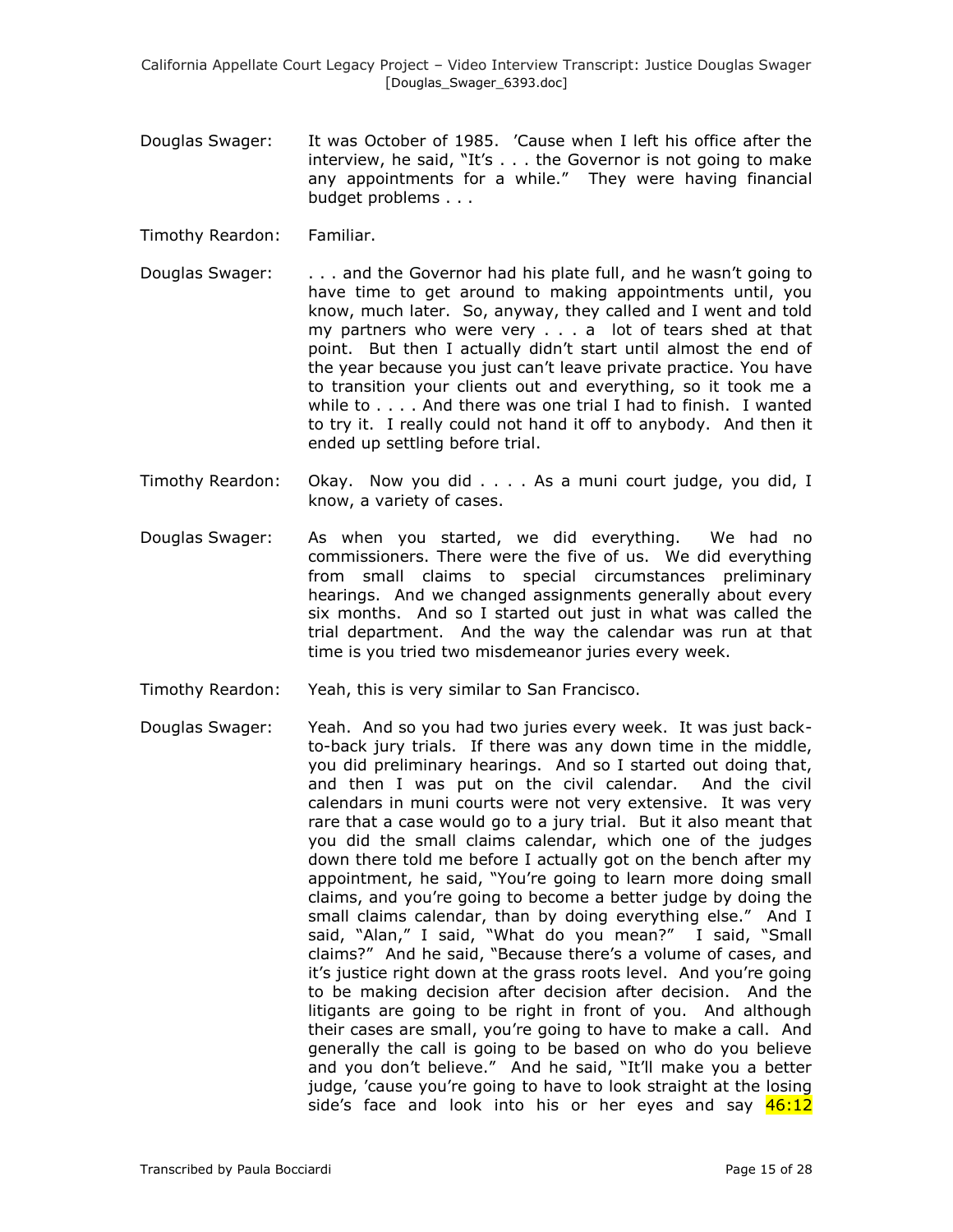> basically, "I don"t believe you; I"m awarding judgment." And he said, "You will become a better judge by having done that." And I"ll tell you, I found out that that was true.

- Timothy Reardon: That's very accurate, yes. Yes.
- Douglas Swager: You did that, and there was also the arraignment calendar, which I did, which was one of those . . . . I'm sure in San Francisco it's probably worse, but you'd walk in,, you'd have 140, 160 cases on your calendar every day, just . . . . You know, you"d start at 8:30 in the morning and, you know, some nights you weren"t finished "til after 7:00 at night. But everybody did everything in the court. We even did traffic, because we had no . . . . When I was there, we hired our first traffic commissioner, but when I first came there we actually did traffic trials.
- Timothy Reardon: Yeah. I actually did that myself here in the City.
- Douglas Swager: And it was a good . . . it was a great experience.
- Timothy Reardon: Yeah, I think what that judge told you was very accurate and correct. So you"re on muni court for a couple of years, and then elevated in "87 to the superior court. Again, that was Governor Deukmejian, I believe.
- Douglas Swager: Yeah, I . . . Yeah, that kind of . . . . Again, you know, sometimes stars get lined up correctly. There were going to be two retirements in Contra Costa County, and one of them was Judge Wilcox. And some people had encouraged me to apply for that, and I went and I talked to my mentors at the time, which were Gary Strankman and Coley Fannin. I said, "What do you think?" and they said, "Hey, don"t apply now, you know, we're getting  $\ldots$  ." The court was in line to get two new judgeships: Departments 16 and 17. And they said, "But you"re not going to get one of these things; they"re pretty much kind of set in stone from what I hear that this is kind of what"s going to happen. So don't apply; don't do anything. Just . . . . But pretty good shot you"re going to get one of the new positions in another year."

So I did not do anything. And one of the people in the local bar association came in my office – he was thinking of applying for the muni court, "cause there was . . . unfortunately one of the judges down there had lost her battle with cancer, so there was a vacancy. And he wanted me to guarantee him that I would stay there for a while, and I said, "I"m not going to give you that guarantee." But I said, "I"m not applying for one of these two positions." And he came in one afternoon and he said, "Hey, I've known you all . . . since you were a deputy D.A. Why didn't you tell me you put your application in?" I said, "I haven't applied, Mark." And he said, "Yes, you did." He was on the  $\ldots$  kind of the local bar vetting thing. And he said,  $49:10$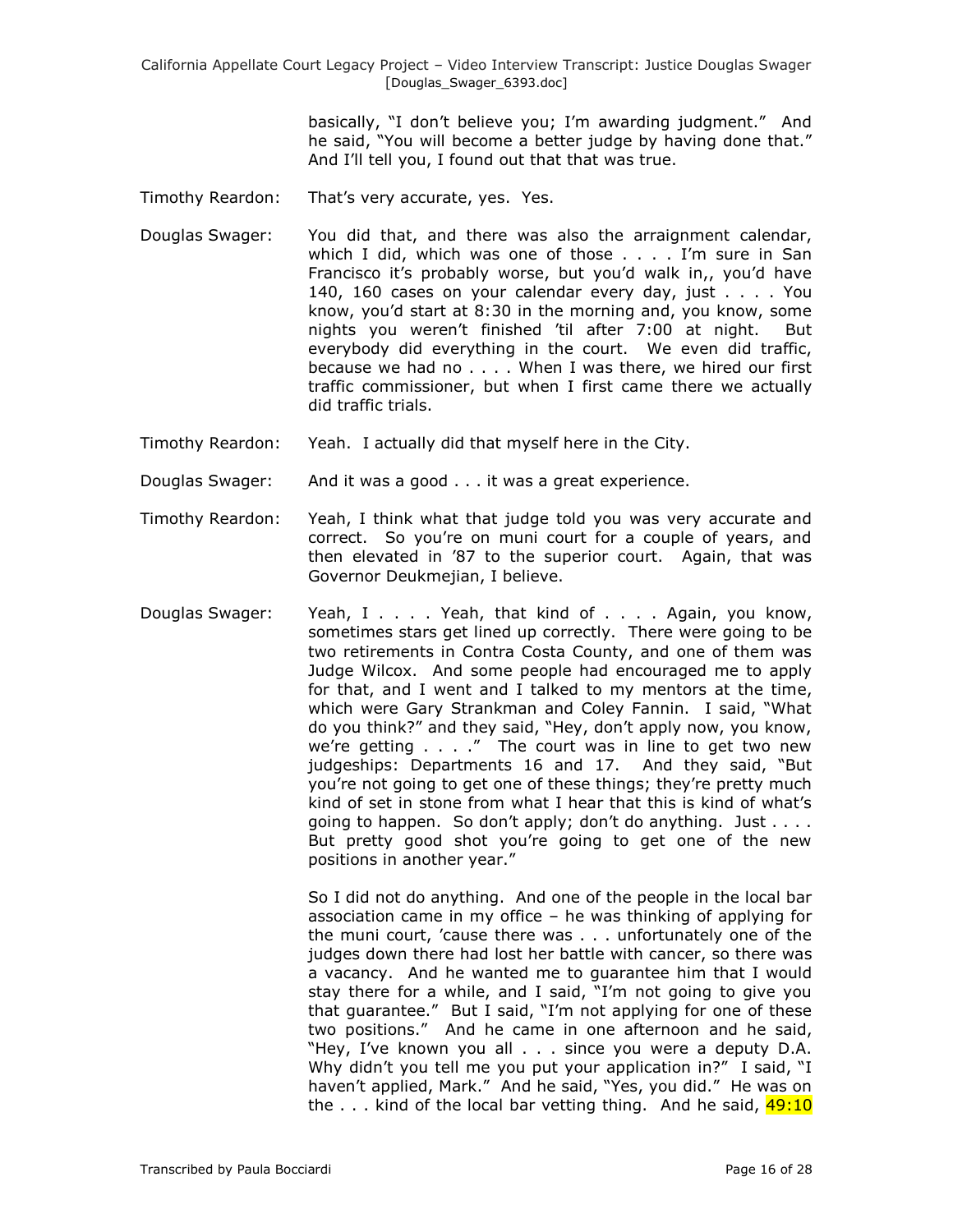"We have your material that's come through." I said, "I didn't do this!"

So I called Sacramento the next morning, and in the afternoon Marvin Baxter called me back. And he said, "Hey, I meant to call you." And I said, "I don"t understand this." And he said, "Well, I've sent your PDQ out from muni court." And I said, "What's going on here?" And he said, "Well," he said, "We have a plan. I have a plan." I said, "What should I do?" And he said, "Well, really, don't do anything." So I didn't do anything. And as I found out, you know, they  $\dots$  back in those days  $-$  as you probably are aware – they had all their ducks lined up. They knew exactly . . . . It was like a big chess board, and they knew who they were moving where. So I started in Martinez in superior court in December of 1985 – er, 1987.

- Timothy Reardon: Right. And I know, as a member of the superior court you, again, had a variety of assignments. Did any one particular assignment . . . Was that one that you enjoyed more than the rest?
- Douglas Swager: Well, I enjoyed getting my courtroom for the first time, "cause for the first six months I didn"t have a courtroom. And my court consisted of a clerk"s metal basket that I pushed around with my staff. And my chambers were down in the . . . it was down in the middle of the Clerk"s Office down in the basement. And so my courtroom . . . . If someone was ill or out on vacation, I would use that courtroom or I would use the presiding judge"s courtroom after he called the master calendar.
- Timothy Reardon: So this was not an ideal setup at the time.
- Douglas Swager: Well, others had gone through it. They were in the process of building the new Bray Court Building, and they"d run out of space. So I wasn"t the first one. I think I may have been the last to do it. But when I started, we really did not have specialty assignments per se. They had just made the decision, before I was on the bench, that they were going to go to a direct calendaring system in civil.

And so when I first started, I spent my first two weeks doing family law, which I hadn"t done in years. But the . . . one of the family law judges was out on an extended illness, and so they had me do family law. And then I was the last judge who did law and motion. The law and motion judge at the end of the year was on vacation, so I did law and motion. After that, I was a general trial judge, predominantly trying criminal cases, but you got everything. We got everything. And I think I enjoyed that most. I never really did a specialty assignment in family law. I was Presiding Judge for two years. 52:25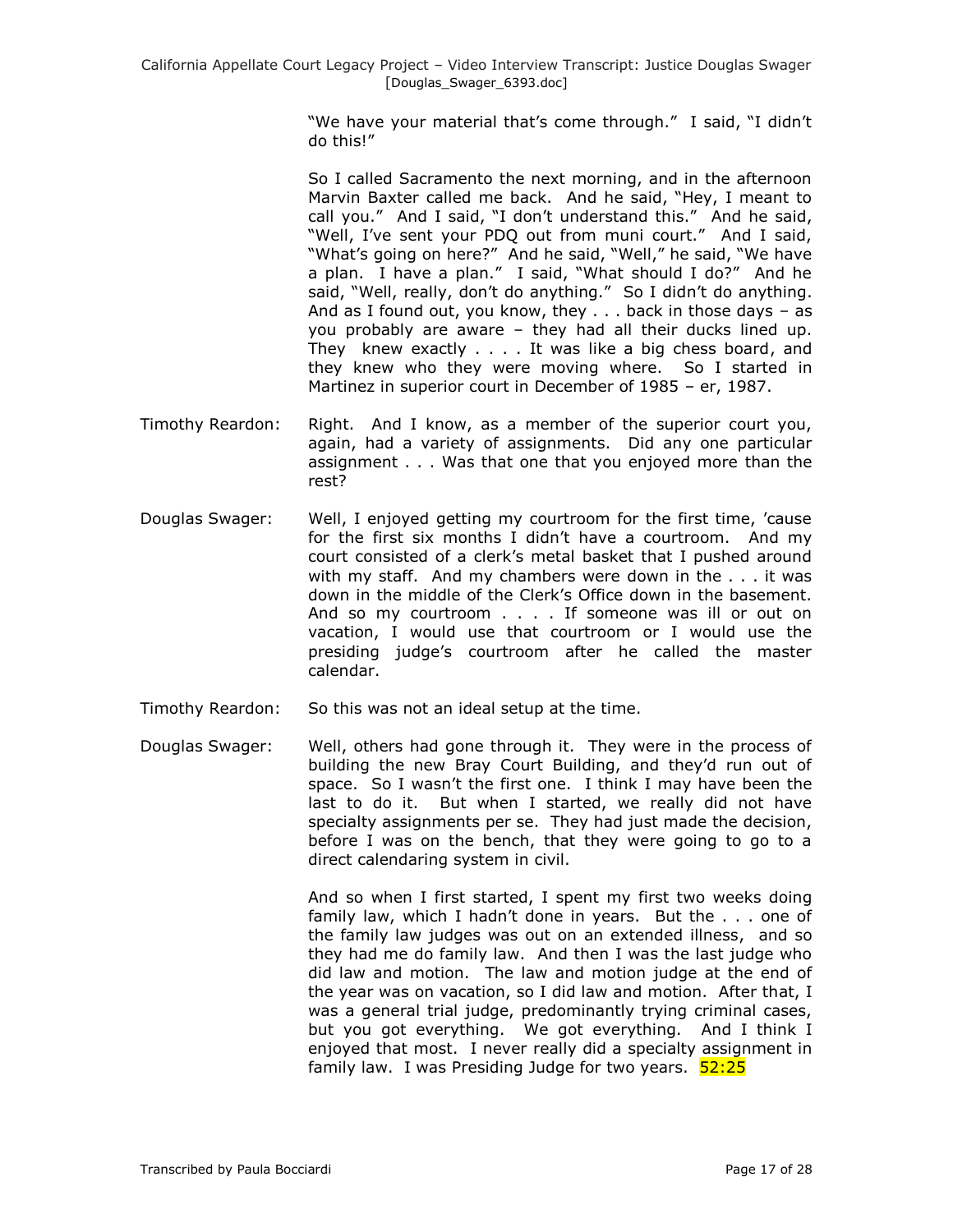Timothy Reardon: I was going to ask you about that, yeah. That was a two-year . . . .

- Douglas Swager: But up until then I had never done a specialty calendar. And I enjoyed doing the general criminal calendars, because you literally did everything. I mean, everything from capital cases to employment law cases to long-cause family law cases that we"d send out to the general trial departments. Occasionally serious juvenile criminal cases would go out. And so you did everything. Plus you spent . . . . In those days, most of us spent our afternoons, from 5:00 on, doing civil settlement conferences. And I enjoyed that, because it was just a wide variety of cases.
- Timothy Reardon: Sure. Did you enjoy your terms, your two-year term, as a Presiding Judge at Contra Costa?
- Douglas Swager: I . . . . In hindsight I did. I was Presiding Judge there in "93 and "94. As you may recall, we were in the midst of a severe budget crisis . . .

Timothy Reardon: *[laughing]* Is this a familiar theme, or . . . . ?

- Douglas Swager: . . . . with the state. And . . . . But it was a very interesting job. Those were the days we did not have trial court funding, so we obtained our . . . we had our funding from the county primarily. And so there was a lot of work with the Board of Supervisors, the County Administrator, working on the budget. Also dealing with issues among and between the judges that would come up, and just HR issues with the staff. It was very busy at times, it was frustrating at times, it was annoying, but overall it was . . . . I would not advise anybody not to do it if the opportunity comes along. I would say it's  $a \ldots a$  although it's a little different now with court consolidation, it was a good experience. I met a lot of people I would have never met before. I saw how budgets get put together in the county, or not put together, and all of the problems that the county administrators have and the Board of Supervisors have of trying to balance all of the competing claims to the resources that the county has. And so I enjoyed it. But when I was Presiding Judge, I did try some cases. I always made sure that periodically I would take a short jury trial.
- Timothy Reardon: To keep your hand in?
- Douglas Swager: Well, it was not only to keep my hand in, it was also to keep some credibility with the system, because a lot of the attorneys – and I"m sure it happens in all courts – they would look at the calendars, and they would go down, they would see there were no departments available, so they would lay a strategic 170.6 on a judge, knowing that they"re not going out to trial. And so when they did that, when I'm calling the master calendar, I'd tell 'em to come back at 10:30 or 11:00, and say, "You 55:39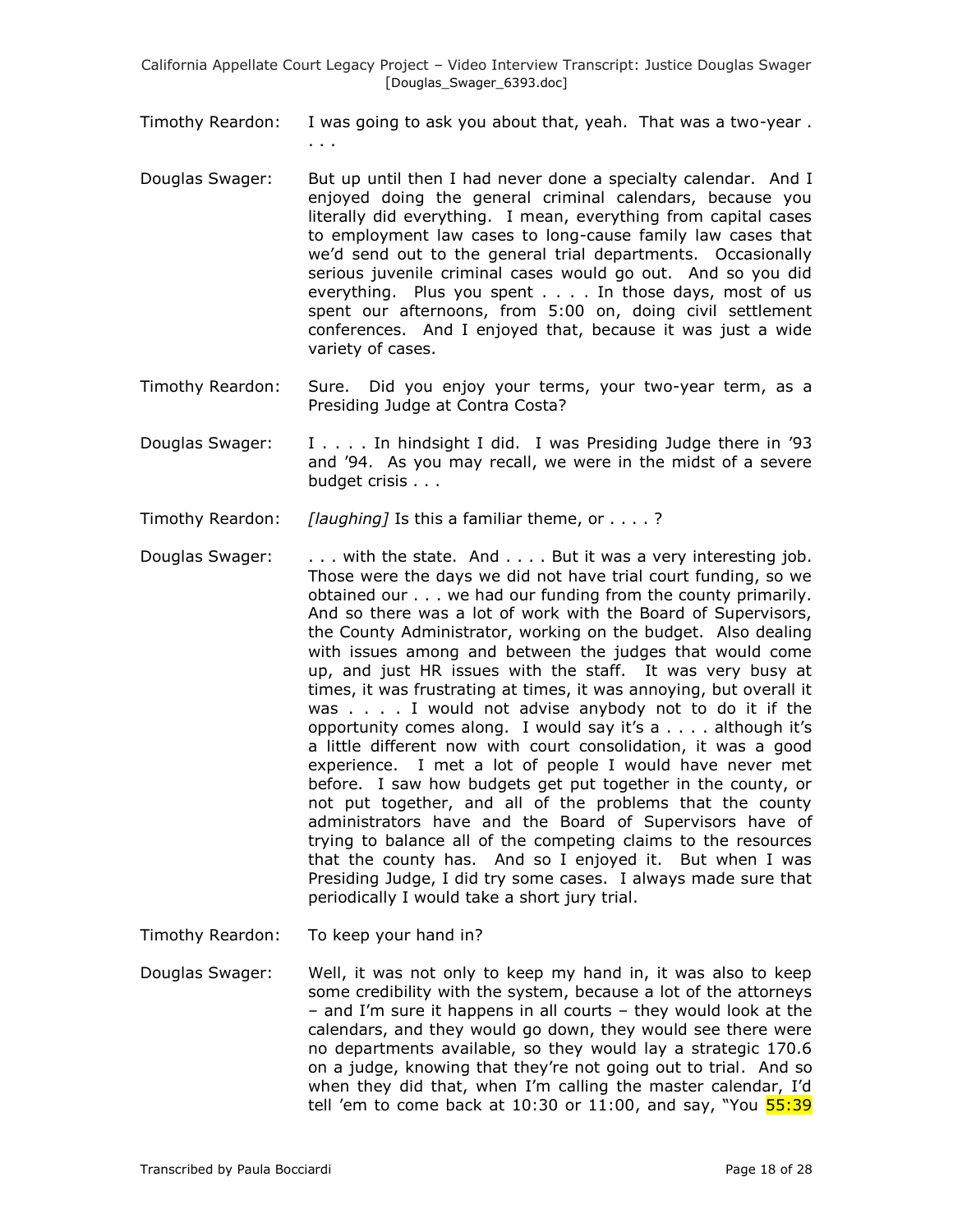> know, we have a free jury panel downstairs; I"m going to have 'em up here in 15 minutes," and it was kind of like  $\dots$  . So I did it for a lot of reasons. And part of it was the calendar management. And it worked well.

- Timothy Reardon: Well, Doug, after a number of years on the superior court, you made a decision to apply for the Court of Appeal. And how did that all happen? Was there a particular thing that caused you to move from the trial court to the Court of Appeal?
- Douglas Swager: Yeah, somebody came and talked to me about it. After . . . . The plan was, when I became Presiding Judge . . . . "Cause I had sort of been drafted to do that because of Mike Phelan was supposed to be the incoming presiding judge and he got appointed to this court over here, the Court of Appeal.
- Timothy Reardon: That"s right. Yeah.
- Douglas Swager: So there was kind of a void there, and I got drafted into doing that – but the . . . . I said, "I will do it, but one of the things I want to do, I want to do two years in civil fast-track." And so the deal was that once I got done with my two-year term as Presiding Judge, I was going to do one of the civil fast-track calendars. It did not work out that way, because at the end of my term as PJ, due to some retirements and some other things, my successor, the new . . . the incoming Presiding Judge, had a real problem filling one of the criminal calendar departments for a variety of reasons. And he came to me, and I wasn't totally happy about it, but I understood, because having been in that job, I knew if I had his position to make, I'd be doing the same thing.

So I ended up in the criminal calendar department, which is not .... It's a very busy assignment. You're in a courtroom over in the jail where there are no windows You"re hooked right in to the jail. The holding cell is right behind your chambers. You can hear everybody talking and everything. And it's a very . . . . It was a very strenuous calendar, because you"d have so many matters on calendar, it's . . . and you're making calls, bail calls, you"re worried about people doing things out on bail.

But I found myself doing that calendar. And while doing it, I was approached by someone who asked me if I was interested in applying . . . going over to the Court of Appeal. And my initial reaction was, "Well, no, I haven't thought about it." And I was still . . . . This person told me to think about it, and I said, "Why are you asking me? What's going on?" 'Cause there were people I know who"d applied. And that there were some vacancies. Because, you know, there's all that talk in the trial courts about it. And one of my colleagues, he had applied for that position and I was well aware of that. And there were a couple others who were thinking about it. 58:46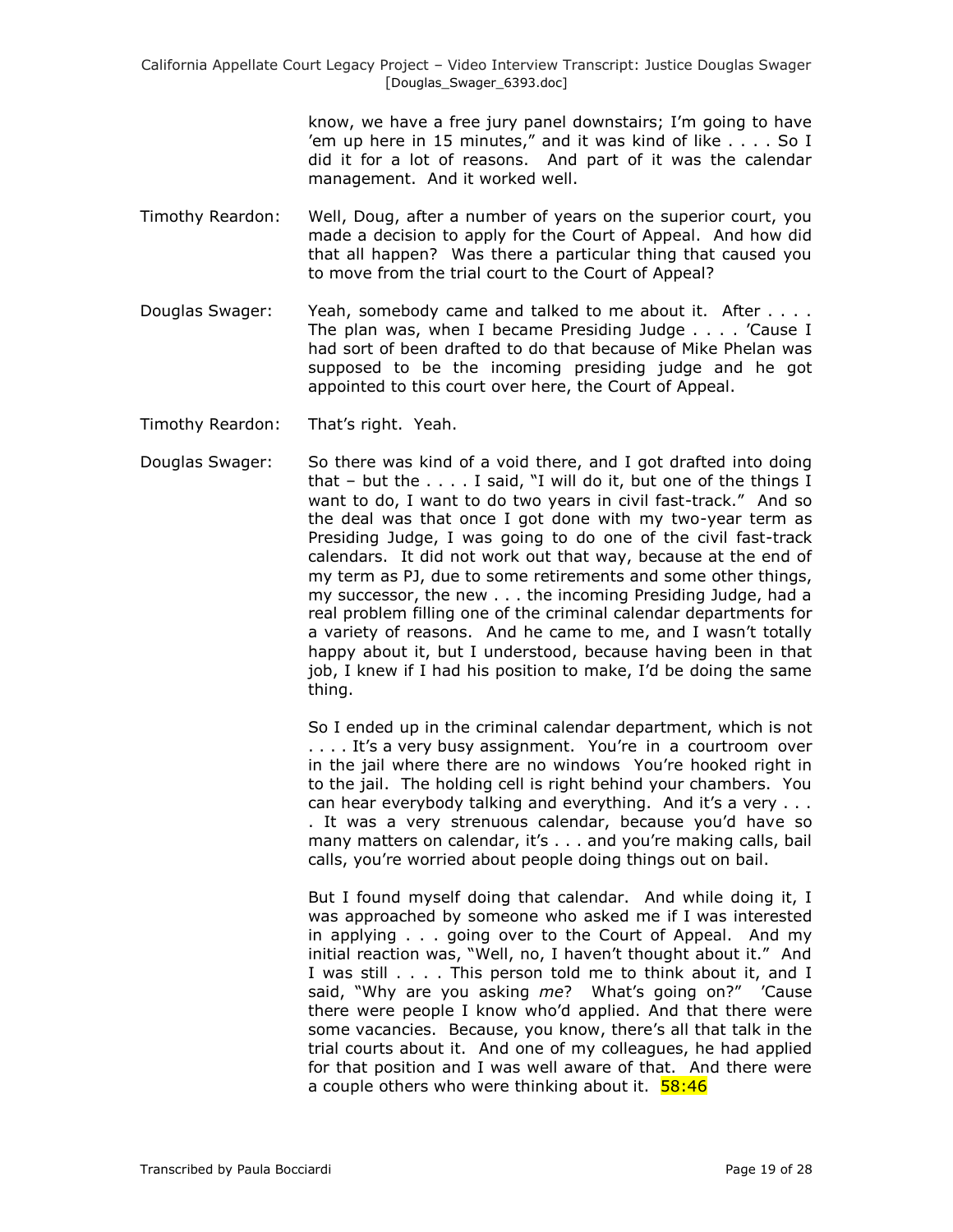So I thought about it. So I did what I"ve done so often. Coley Fannin had retired and was now with JAMS. So, number one call, I called Coley and went . . . actually went over to his house and talked to him about it. And then Mike Phelan and Gary Strankman were over here, who I knew. And this person had told me that . . . suggested that I call them. And so I called them and they encouraged me to do it. But I had a lot of reluctance about doing it, because I was not sure whether I would like the quiet over here. And I had a feeling that I wasn"t done on superior court. I wanted to do the civil fasttrack assignment. Plus coming over to this court meant commuting to San Francisco. From my driveway to the parking lot to my parking space in Martinez took me about 14 or 15 minutes, no traffic, going out Highway 4 amongst the open fields and the cows. And I did not know . . . . I just had problems with the commute and whether or not I would like it. And I gave it a lot of thought, and I decided I would put my name in for it. And so I sent for the PDQ.

- Timothy Reardon: Went through the same process.
- Douglas Swager: Went through the same process, although this time I told the people who had urged me to do this, I said, "I will do it, but I am not going to go out and beat the bushes and politic for it." I said, "I will put my name in. If it happens, it happens; if it doesn't, I'm just  $\dots$  I'm just as happy." So I put my name in, and then nothing happened for quite a while. And then . . . . I say quite a while; I guess it was probably three or . . . probably four months I didn"t really hear anything. And then I received a call from the Governor"s Office that they wanted to talk to me, which I found quite surprising. And so I went up to Sacramento, and it was Chuck Poochigian who was the Appointments Secretary at the time. And we had a very nice conversation, and he . . . it ended with him telling me, "So I guess you know there are two vacancies now in the Court of Appeal. You"re not going to get either one of them." And he told me why. He did not tell me the people who *were* going to get them, but he was very upfront about telling me why and explaining why they were going to be doing what they were going to be doing.
- David Knight: If I can excuse you, I'm just going to change my tape.
- Douglas Swager: Sure.
- Timothy Reardon: All right.

Douglas Swager: So anyway, I was . . . I didn"t hear anything on the Court of Appeal.

Timothy Reardon: Okay. Until . . . ? 1:01:55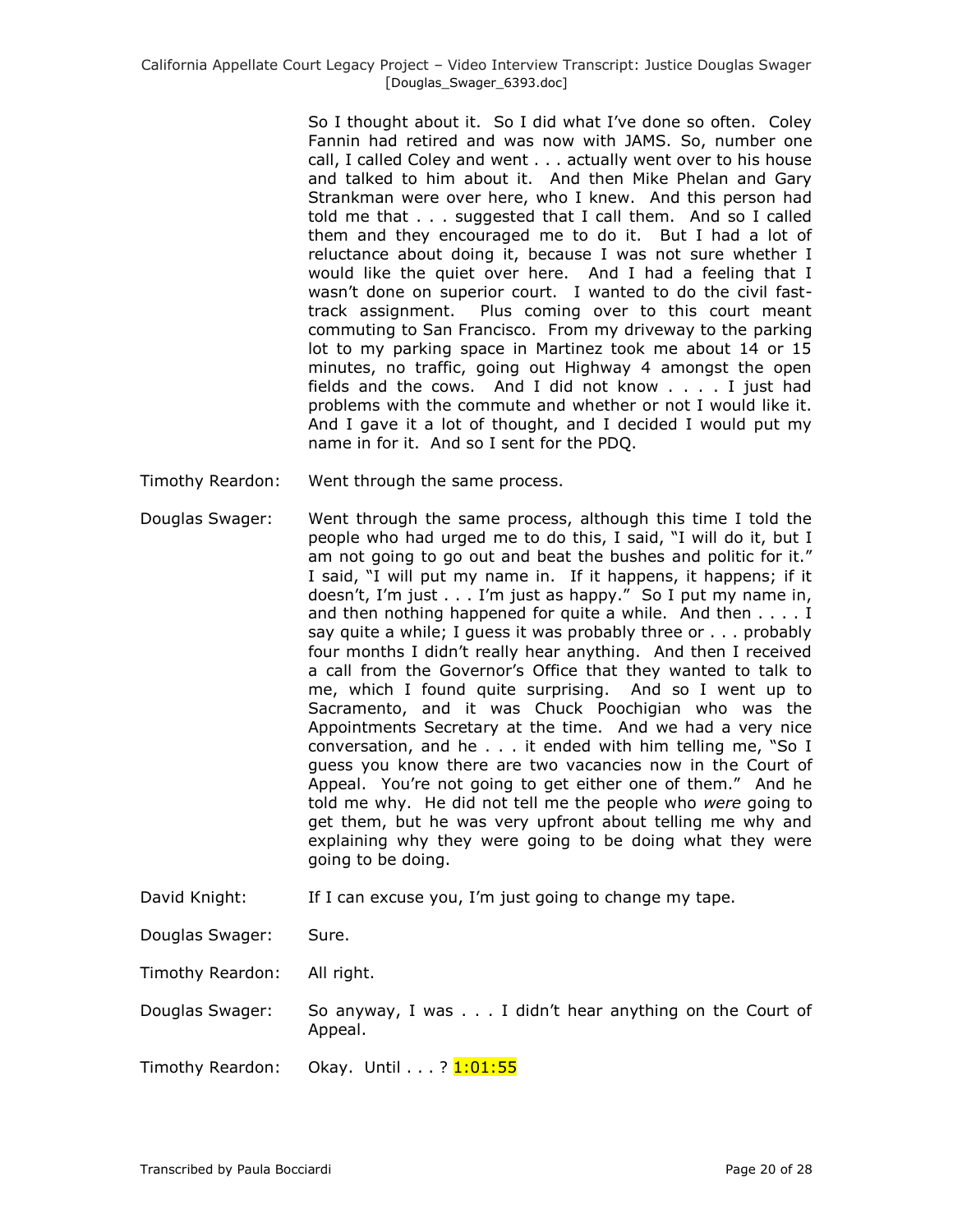Douglas Swager: I kept waiting to hear something, and . . . "cause I was interviewed in July of 1994 in the Governor's Office, and I heard nothing. And the two vacancies that were here were filled. And so I just figured, "You know, it's not going to be." And I was happy as a clam. I had been told that once I got done with the criminal calendar at the end of "95, I was going into civil fast-track. It was fine with me. And then in the Fall of "95, my research attorney – the criminal research attorney in Contra Costa – came in with a copy of *The Recorder*. And in Contra Costa County, we did not get *The Recorder,* we got the . . .

## Timothy Reardon: *Journal?*

Douglas Swager: . . . *Journal.* We used to get both, but during the budget things, we had to eliminate one of them. But he opted to get *The Recorder* rather than the *Journal*. And there was an article on the front page of *The Recorder* saying that the Governor had narrowed the list down for the two new vacancies on the Court of Appeal to four people, and I was one of them. Mike Hanlon was the other one. Which came as a surprise to me, because I had heard nothing since I talked to Mr. Poochigian in July of "94. But you know the rumor mill, where it came . . . comes from. So quite frankly that bothered me a little bit because it was getting close to the end of the year, I was going to be getting out of criminal, and thought about the commute some more, went home that night, told my wife that I want to stay where I am; I want to be here a few more years. And  $I \ldots$ what I usually did,  $I \ldots$  the next day, after I slept on it, I called Coley Fannin up. And I told him . . . . I said, "Hey, Coley, this is what I"m thinking." He says, "Wait, wait, wait, wait, wait a minute. You can't do this." I said, "Do you know something?" He says, "No," but he said, "You can't . . . . Don't do this." And so he wanted to meet with me, and I . . . we got together and we met, and he said, "Hey, have you talked to Gary Strankman or Mike Phelan?" I said, "No," and he said, "Well, you ought to talk to one of "em." So I called Mike Phelan up, and Mike said, "Whoa, wait a minute, don't take your name out of consideration." And he said, "Let's meet and talk." And so we met, and he said, "Hey, you basically kind of get one shot at this ring going around on the merry-go-round. Don"t do this now." He said, "You will really love this job." And I said, "Mike, the commute and everything." And he said, "Hey, your time"s going to be your own time over there. As long as you get the work done, you know, that's all that matters. You don't have to go in every day. You can work from home." And he said, "You know, I work from my deck at *[inaudible]*. I actually work more when I"m up there than when I"m in San Francisco "cause nobody bothers you. And so let it go." And so I thought about it for a few days, and I let it go. And then it was about a week and a half later I was out doing the criminal calendar and my clerk turns around and says, "The Governor's Office is on the phone. $''$   $1:05:27$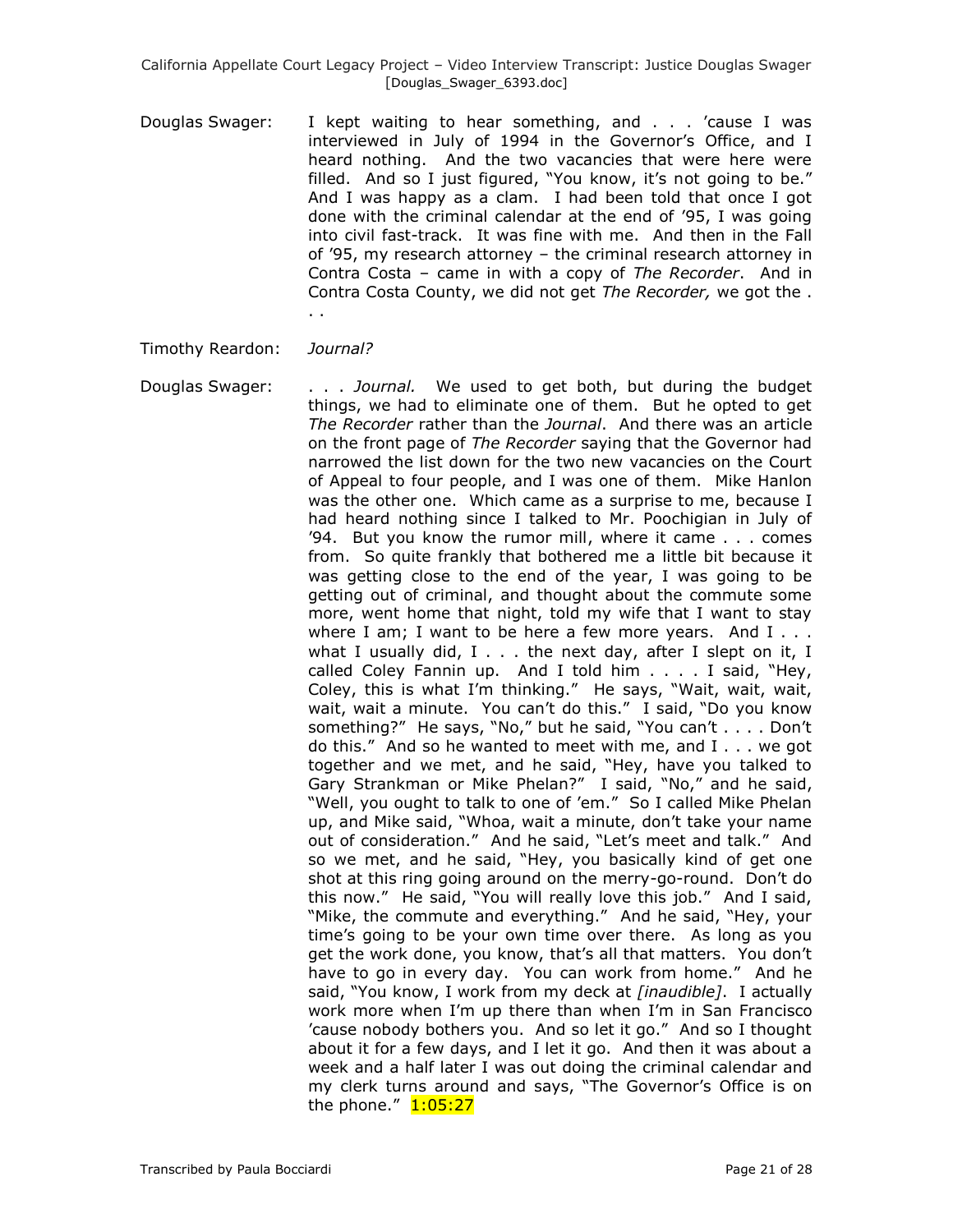Timothy Reardon: So you were that close to pulling out.

Douglas Swager: Yeah. Within literally probably eight or nine days.

- Timothy Reardon: Wow.
- Douglas Swager: And it was Mr. Davies, whom I"d never met at that time, who called up and said that I"d been appointed to Division One. And then he asked me if I knew Mike Hanlon. I said, "I do know Mike; I"ve met him at several things." And he said, "Do you know where he is?" and I said, "No." And he said, "Well, you can"t tell anybody this," but he said, "We"ve been trying to get ahold of him because," he said, "this has something to do, I guess, with seniority, perhaps, on the court, but we can't find him; no one knows where he is." So he said, "We decided . . . . It's getting late in the morning and we decided we're just going to call you. But," he said, "don"t tell anybody." He said, "Hopefully we"ll get ahold of him." And so I knew that Mike got the appointment before he did. And as a result, I had seniority on him because of that, "cause it turned out he . . . my photo is above his or whatever down in the . . . .
- Timothy Reardon: Oh, yeah, in the hall of fame there, huh?
- Douglas Swager: . . . room. And then it, you know, it all happened very quickly.
- Timothy Reardon: You joined . . . . You were appointed, actually, to Division One. And who was the . . . you replaced . . . .
- Douglas Swager: Justice Newsom.
- Timothy Reardon: Newsom. And when you . . . actually, this is . . . I have it 1995, but when you joined Division One, who were your colleagues at that time when you first joined?
- Douglas Swager: Gary Strankman was presiding in Division One, and Bob Dossee and Bill Stein.
- Timothy Reardon: That's a good group.
- Douglas Swager: Obviously I knew Gary from going way back, but I did not know Bill or Bob.
- Timothy Reardon: Okay. Now did you . . . . You probably didn"t need a mentor of any sort, but was there anyone in that division that played the role of giving you advice as the new Court of Appeal justice?
- Douglas Swager: Yeah, I think, in fact, at Bob Dossee"s retirement function, when we all said a few words, I gave him credit at that time for being my kind of secret mentor, because Bob really sort of epitomized to me what being a justice was about. And I"d been over here  $\ldots$  . We were at Marathon Plaza at the  $1:08:03$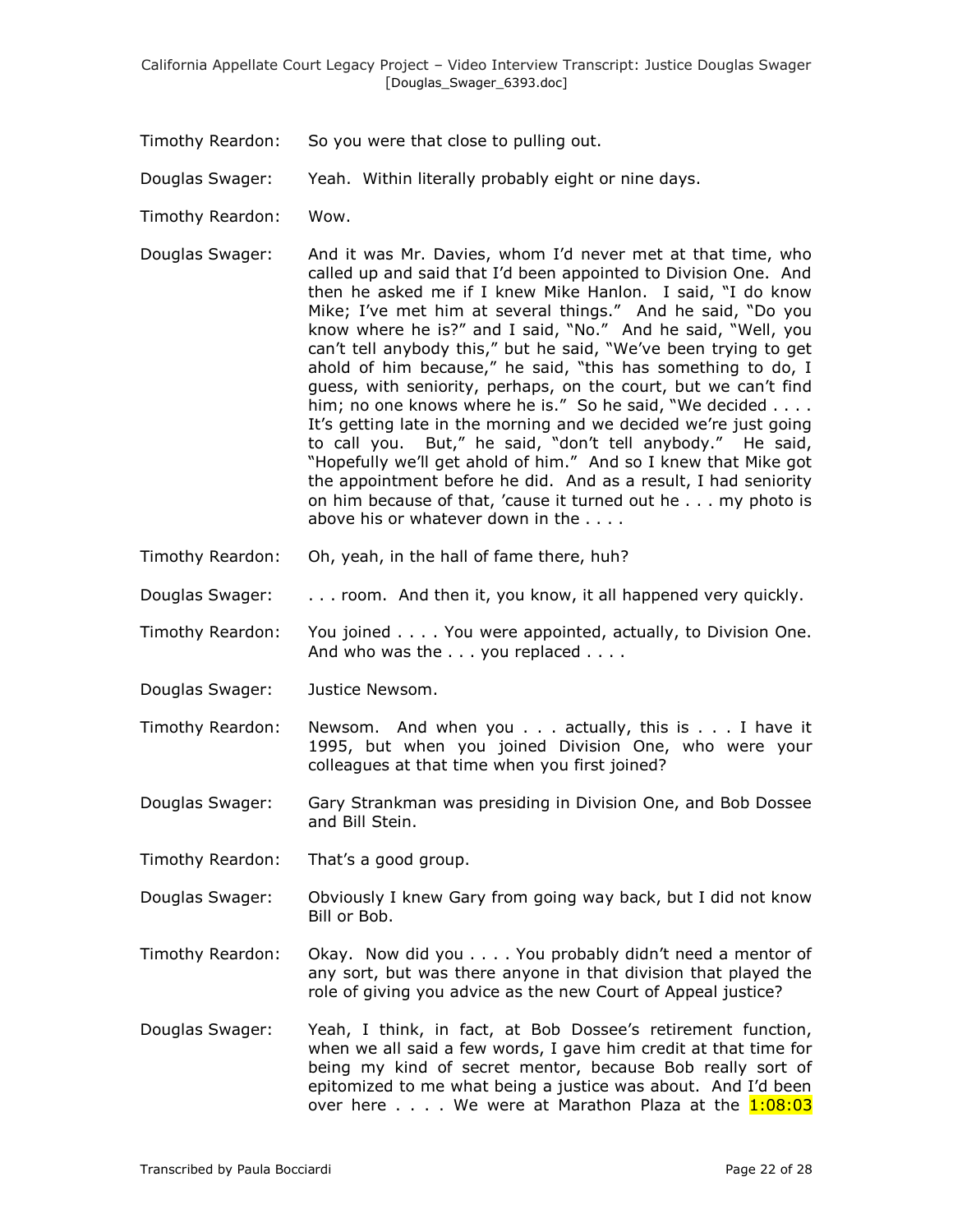> time, and he came in  $-$  I'd been there maybe a week, maybe two weeks – and he wanted to go to lunch down to Red"s Java Hut, which I had never heard of.

Timothy Reardon: I've been with him to Red's, yes.

Douglas Swager: Okay. So we went down, and it happened to be a very nice day, although it was in the . . . late in the year. It was a nice day in San Francisco, and we went down to Red's. I found out Bob knew everybody at Red's. I think he knew Red, the guy that owned it.

- Timothy Reardon: Yeah, he did.
- Douglas Swager: So we had a burger and a Coke rather than a burger and a beer, and we went out – as was his custom, I would come to learn – he would then walk down and get a cup of coffee. And we had a nice chat, and he said something to me I"ll never forget. He said, "You know," he said, "you now have a new title." He said, "Your title is now "Justice," not "Judge." " And he says, "It does mean something." He said, "You can do justice." And we started talking about what this job was about – about following the law, not letting your personal feelings get in the way. And that, you know, although cases may seem small to you, they"re very important to the litigants, and there really isn"t any small case. And he talked to me about how . . . about going . . . about doing the job, about the need never to get behind, "cause if you get behind, you"ll never get caught up. And he talked to me about the importance of staff, "cause I was so fortunate in getting the staff. I inherited both of Justice Newsom"s research attorneys. I had to get a new judicial assistant, but Warren and Mike were there.

And as a result of that conversation, Bob kind of became an unknowing mentor to me that when sometimes things would come up, I would go and talk to him. I talked to Gary a lot, too. But then I found out in the division – and it did not take me long to figure this out – that it was such a great group of people that the first case conference that I went to, I learned the rules that Strankman had formulated for the case conference that . . . "cause it was just the four of us there. And what was said there never went out of that room. And so we had some very frank, honest discussions about the cases, and also about life in general at times, and they were . . . . You got to the point where you looked forward to the case conference and the writ conferences, "cause we had those every week. And just the four of us being around, and I was so fortunate to have those three with me to start out with because they had a vast wealth of experience and knowledge. And they were always . . . their doors were always open.

Timothy Reardon: Yeah, that's a great group of colleagues there.  $1:11:17$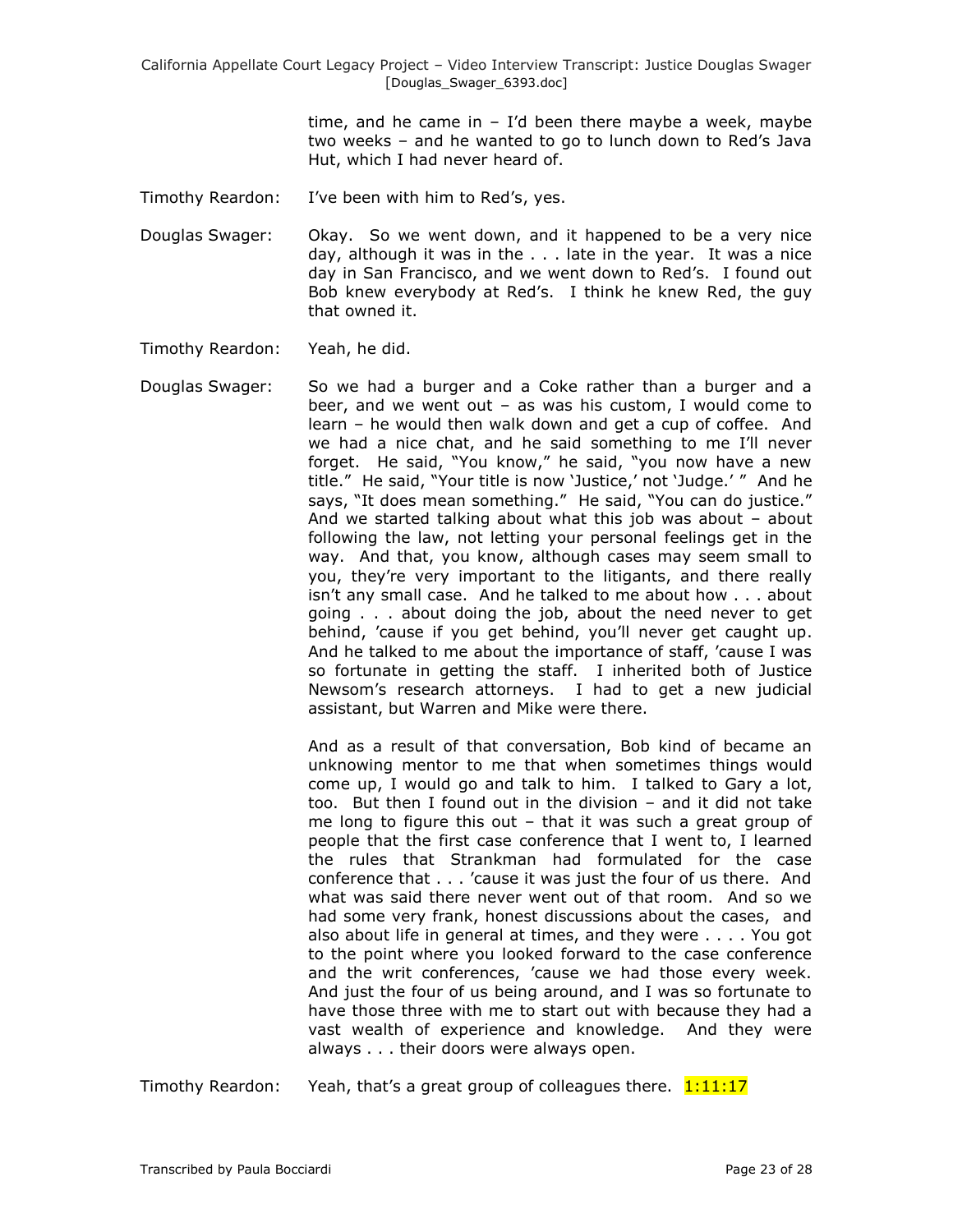Douglas Swager: And we became, very quickly, just great friends. It was fun to come in here. And my misgivings about it being very quiet – and I will say, it did take me a little while to . . .

Timothy Reardon: Adjust.

- Douglas Swager: . . . adjust, you know, because I did enjoy I think most trial judges do – you kind of enjoy the opera that unfolds in front of you every day when you"re, you know, in the trial court. And so I did miss that for a while, and I went back my first year to . . . for two weeks and sat on a trial bench and tried cases. And . . . .
- Timothy Reardon: I remember that.
- Douglas Swager: But then sitting through a lengthy voir dire once, I was thinking to myself, "You know, I may have moved beyond this now." And I just came to love the job; it reminds me what Joanne Parrilli told me when she called me to congratulate me on my appointment over here. She said she pinches herself every day when she comes into this job; it's such a wonderful, wonderful job. And it is. Marvin Baxter told me – after he was on the Supreme Court – at one function, he said he's convinced it's the best job in the entire legal system. And I concur in that; I think it is.
- Timothy Reardon: I know Dossee has said that, as well as a number of other justices on this court. Well, Doug, just looking again at my notes here, I see that during your 13 years on the Court of Appeal – maybe it's closer to probably  $14$  – you had close to 100 published opinions. Do a few of those stand out at this time? It's sometimes difficult to single out one or two cases.
- Douglas Swager: I think it"s kind of hard to say. But I think there are a couple that I think stand out. One of . . . . It's actually more than one case. I think the *Bell v. Farmer Insurance Companies* cases, which had to do with overtime compensation for insurance adjusters that there wasn't any law on that point when this thing came up. It was a very significant case in monetary . . . from a monetary standpoint from all parties. And it was a very interesting area of the law: the interplay between the federal standards, the differing California standards, and then on the one case where we wrote the opinion, when we found that they were *not* exempt employees. There was a lot of press about the case, and some criticism of it on obviously . . . from a business standpoint. But they . . . the employer . . . employee side thought it was a good decision. And . . . . But it was a very tough decision. But it was kind of a funny case. It got all this press, and yet the record on that particular part of the case was very small because they basically had stipulated to just about everything. We came up on a very narrow record, and yet – in the press, at least – the case was being  $1:14:44$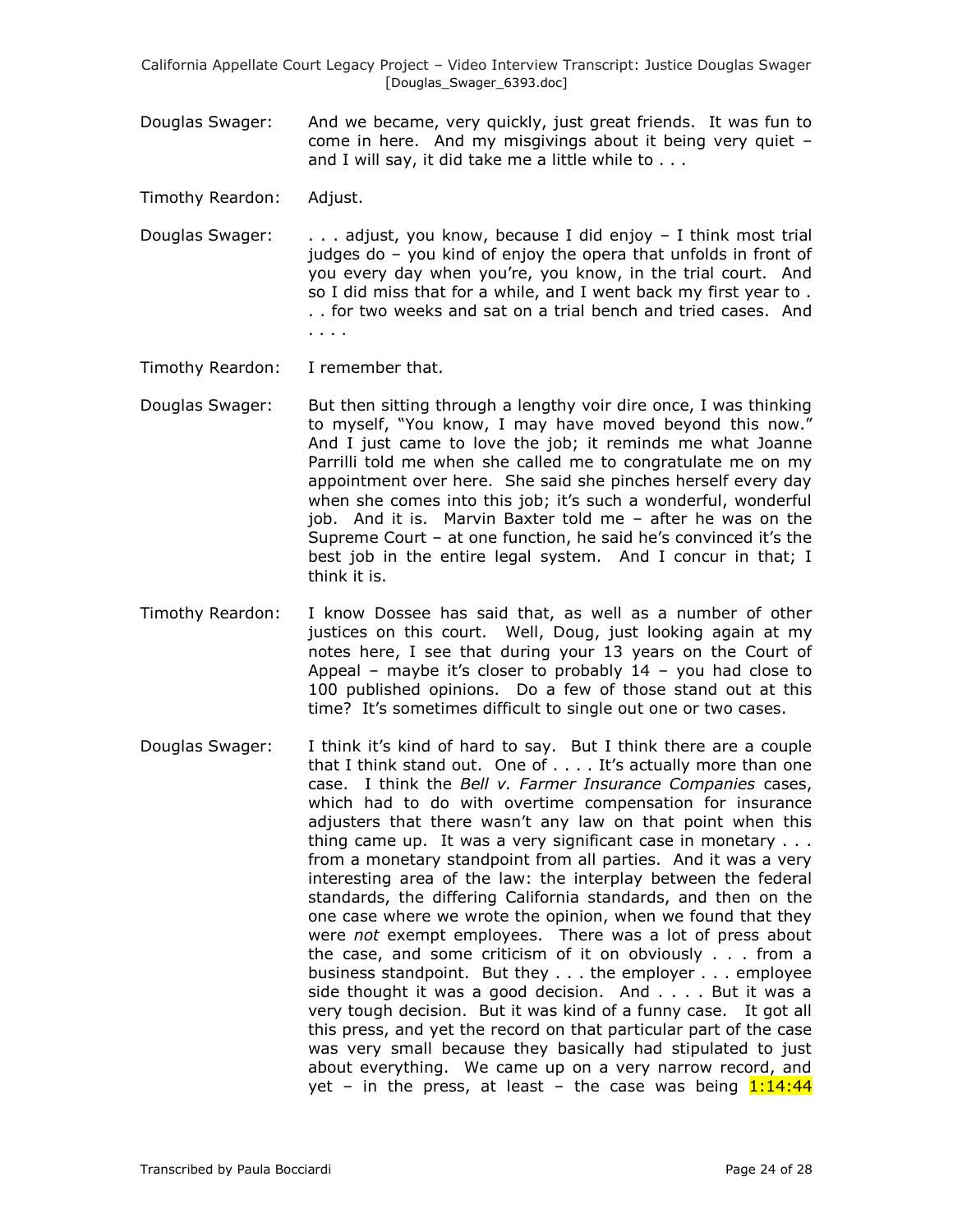> portrayed as this fraud thing. But it was a very narrowly decided case, based upon the set . . .

Timothy Reardon: Small record.

Douglas Swager: . . . of facts. But then it kept coming back. It came back on a whole series of issues. I think there were a total of four Bell cases, and they were all fascinating, and they were all extremely well briefed.

Timothy Reardon: That"s always important, as you know.

Douglas Swager: The issues were complicated, they were novel. But the attorneys, they got right to the heart of the issue. There wasn't any wasted verbiage in the briefs. And their arguments were the same. They came in, they knew what the points were, and that one just kind of stuck in my mind as being a case that . . . . And then there was *Nike v.,* er, *Kasky v. Nike, . . .* 

Timothy Reardon: That"s right; I remember.

Douglas Swager: . . . . which was a First Amendment, commercial speech . . . .

Timothy Reardon: Yes, that was a big case as well.

Douglas Swager: It was a big case. And it went up . . . . Our opinion that I authored was reversed by the . . . our Supreme Court. And there were two – I think two dissenting justices. A lot of people said it was a sea change in First Amendment jurisprudence – that the California Supreme Court was marching off to a different thing. And then the U.S. Supreme Court granted a cert on it. And so I was . . . had so much invested in that case. You know how it is – you follow those cases. And so it was all fully briefed. Laurence Tribe was one of the attorneys – I believe for Nike – in the Supreme Court and it was actually argued in the Supreme Court. And you can download off the Internet . . . . Several weeks after the arguments, they're available, and so I listened to them and they were very . . . . It was pretty clear which way the U.S. Supreme Court was going. They agreed with our opinion out of the Court of Appeal. And there"d actually been a *Wall Street Journal* article – editorial – on the case that was quite nice. They mentioned me by name and said that I got it right. And . . . .

Timothy Reardon: That"s nice to hear once in a while.

Douglas Swager: But then after all the oral arguments and everything, Supreme Court did not decide the appeal. They remanded it back and just dodged it. And so it came back, and then the case – as with a lot of those cases, as you know, instead of proceeding back in the trial court to flesh out these other things they were concerned about, Nike settled the case. I don't know  $1:17:17$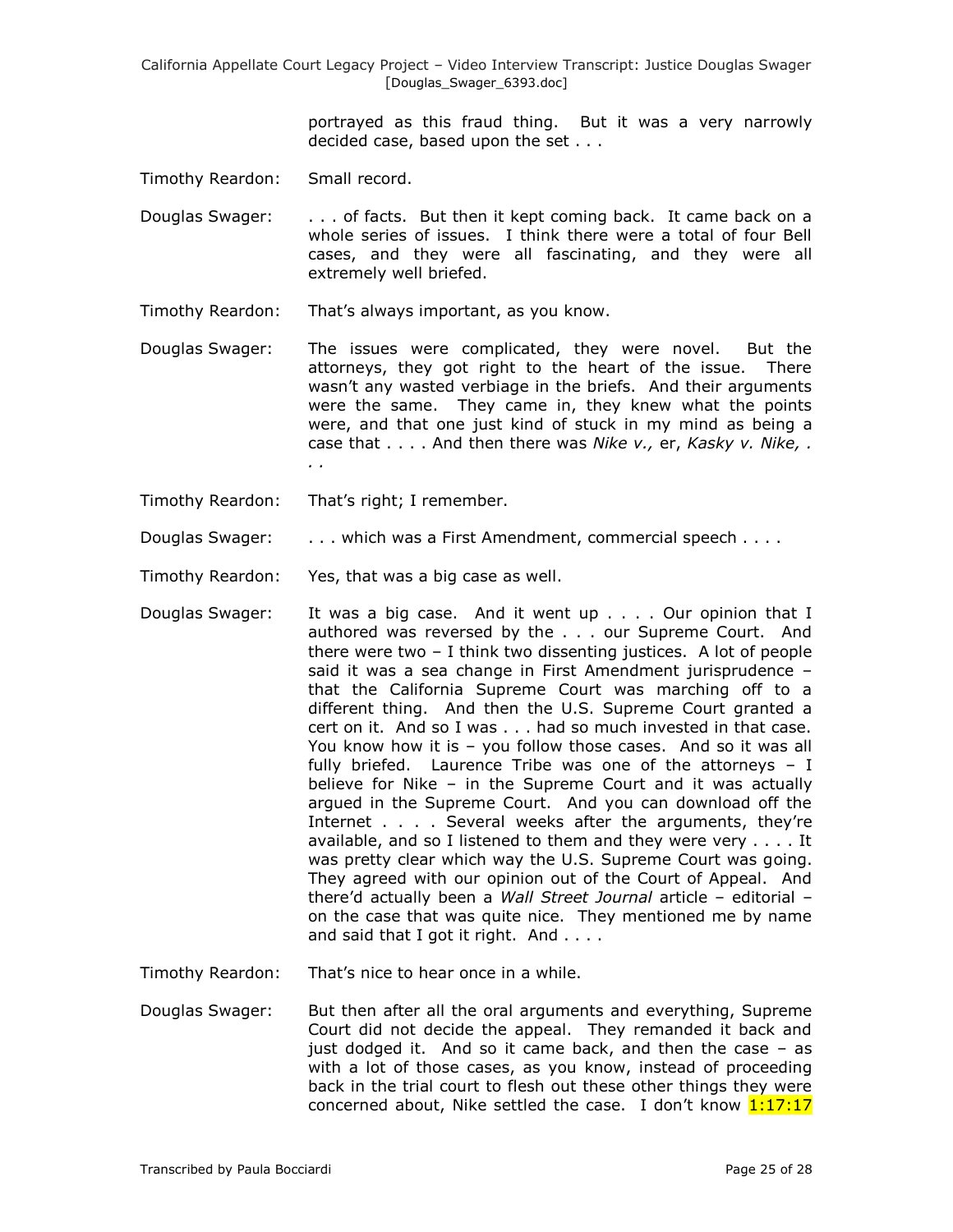> what the settlement was for, but  $I \ldots$  you can imagine what the attorney"s fees in that case . . .

- Timothy Reardon: Oh, my gosh.
- Douglas Swager: . . . must have been. But that was a case that always stuck out in my mind. But, you know, even the small cases, they"re important to the litigants. I mean, having been in private practice, even having a case that you know is not going to make the front page of the *L.A. Journal* or anything, it's important to the litigants . . .
- Timothy Reardon: Absolutely!
- Douglas Swager: . . . . and the attorneys. And that was one of the great things I saw when I came over here. And I will tell you, as a trial court judge I did not always think this, I was just taken back by the amount of care that goes into the opinions over here – the amount of time going through, checking the record, making sure that everything is right. And it's  $\dots$ . The people of the state don"t really know that. I don"t think most attorneys know that. But it's so good.
- Timothy Reardon: No, I think you"re right. I don"t think a lot of attorneys understand or realize how much work and effort goes into these appeals. Well, let me just ask you kind of a final couple of questions here. You retired, I know, reluctantly, or . . .
- Douglas Swager: Not reluctantly.
- Timothy Reardon: *[laughs]* . . . in December of 2008. I think I always say "reluctantly" in that you had so many good friends here on the court. I know you missed . . . although you do come back once in a while; we get a chance to have lunch. But you had made so many friends on this court that it's always tough breaking up a family, in a sense. But I know what you"ve been doing in retirement, but our viewing audience may not know that you're . . . you"ve become involved in the private judging. But you"ve also got a lot of hobbies as well. So maybe we can cover some of that.
- Douglas Swager: Yes. My . . . . As you now, I could have retired three years before I actually retired and decided I wasn"t going to retire. But when I made the decision to retire, that decision was really based on the time that it was . . . . I had my health, still young enough to do a lot of things – hike – do a lot of things that probably in seven or eight years I"m not going to be able to do, and my wife to do. And I also came to the decision that whether or not I did any work in the private sector, I had more than enough to keep me busy . . .

Timothy Reardon: That's for sure. 1:20:02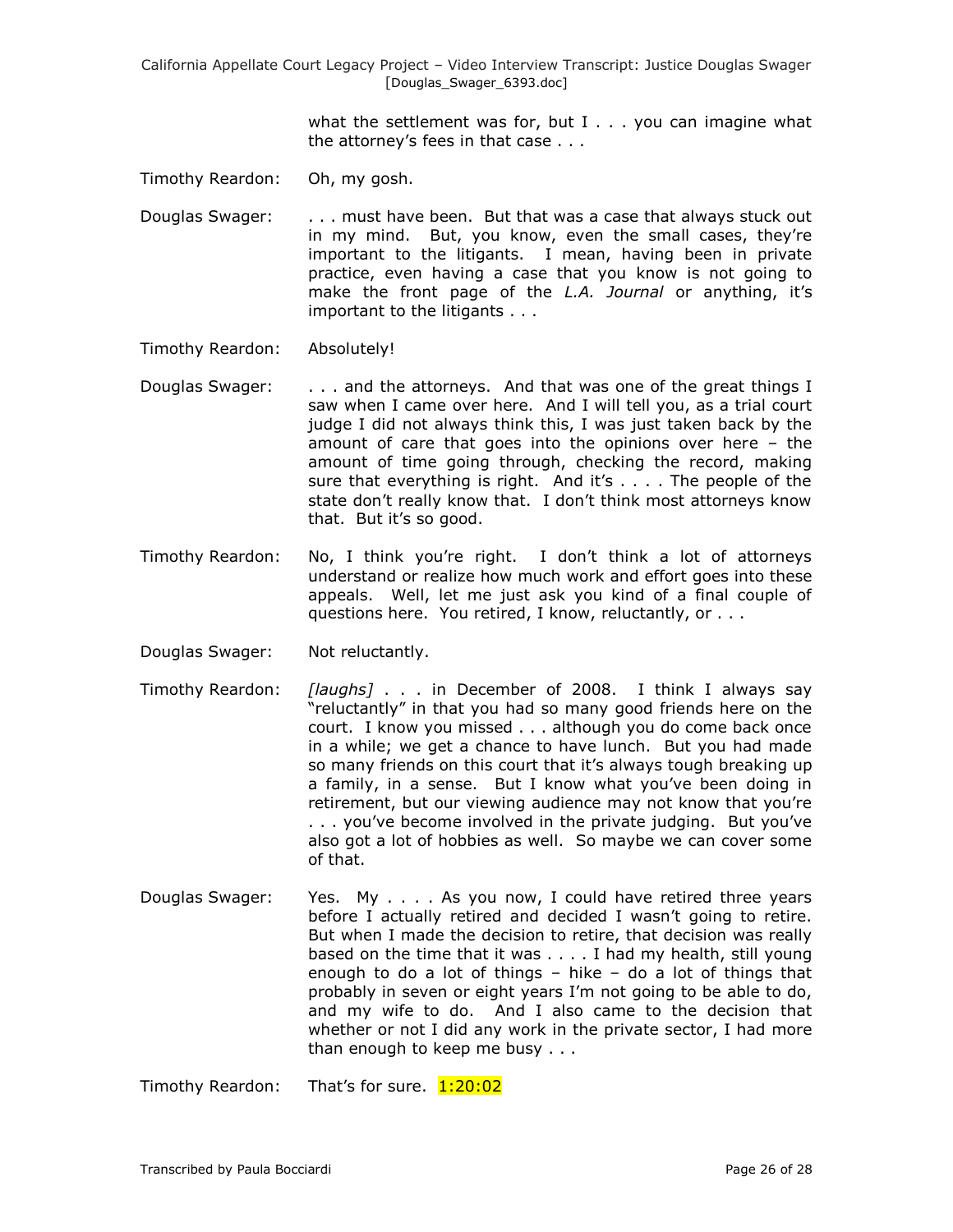Douglas Swager: . . . . between photography, spending more time flyfishing . . . .

Timothy Reardon: Grandfather.

Douglas Swager: Grandkids. We've just . . . . I got three grandsons, just two new ones in March. My place up at . . . . Our place up at Tahoe, spending more time up there. And doing the things that my wife and I have wanted to do. That the time was right for me to do that. And the hardest thing was, though, when . . . You"re right, it"s leaving the people for almost 14 years. People around here  $-$  as you know, more than I do  $-$  they become your family. And you obviously worry about, you know, your chambers staff. We can"t operate without them. And you never know who your replacement is going to be. So you worry about them.

> So since I retired, I've been doing the things I wanted to do. I bought a motorcycle – ride my motorcycle around, enjoy that. Not a Harley, but a little bike - appropriate for my age. We've been spending a lot more time at Tahoe, and we"ve been doing a lot of babysitting, and we"ve been doing a lot of things that we"ve kind of put off. We"ve got some travel plans scheduled that we"re going to do. You don"t have to worry about oral argument calendars and, you know, all of those other things. And so far, I will tell you, it's been as good if not better than what I thought it would be. And I think my wife summed it up the first time we came back from Tahoe. We were up in . . . . After I was retired in January, we were coming back . . . . We went up, we had no plans to come back. And . . . . "Cause we didn"t have, you know, anything on our plate at that time. And she noted, she said, "You know, it's the first time you haven't brought any briefs to read, you haven"t been sitting there on the laptop computer working on draft opinions or doing anything, no one has called you on the phone about some issue." "Cause when you"re in private practice, you go away, go on vacation, the phone would ring all the time. And she said, "This has just been very relaxing. This has been, you know, a great six days." And it just sunk in. And it was.

> And it's  $\dots$  . I encourage it. I had lunch a couple weeks ago  $$ about a week and half ago –with Justice Strankman. He and I get together occasionally. And he told me, he said, "I told you." He said, "You should have retired as soon as you can." But you do . . . I will say, I miss the people, and I do miss the work somewhat. "Cause the ADR stuff, it takes a while to build that up. And having done a mediation and there"s something coming up next month, it's a lot different than when you're . . . it's even different than when you're back . . . it's not even like being in private practice. But it keeps your mind going. I mean, I stay up on all the cases and whatnot, "cause everything is available over the Internet. So you stay busy doing that. But it . . . . You know, the time was right for me to move on. And the judiciary's changed a lot in our time. As you  $1:23:38$